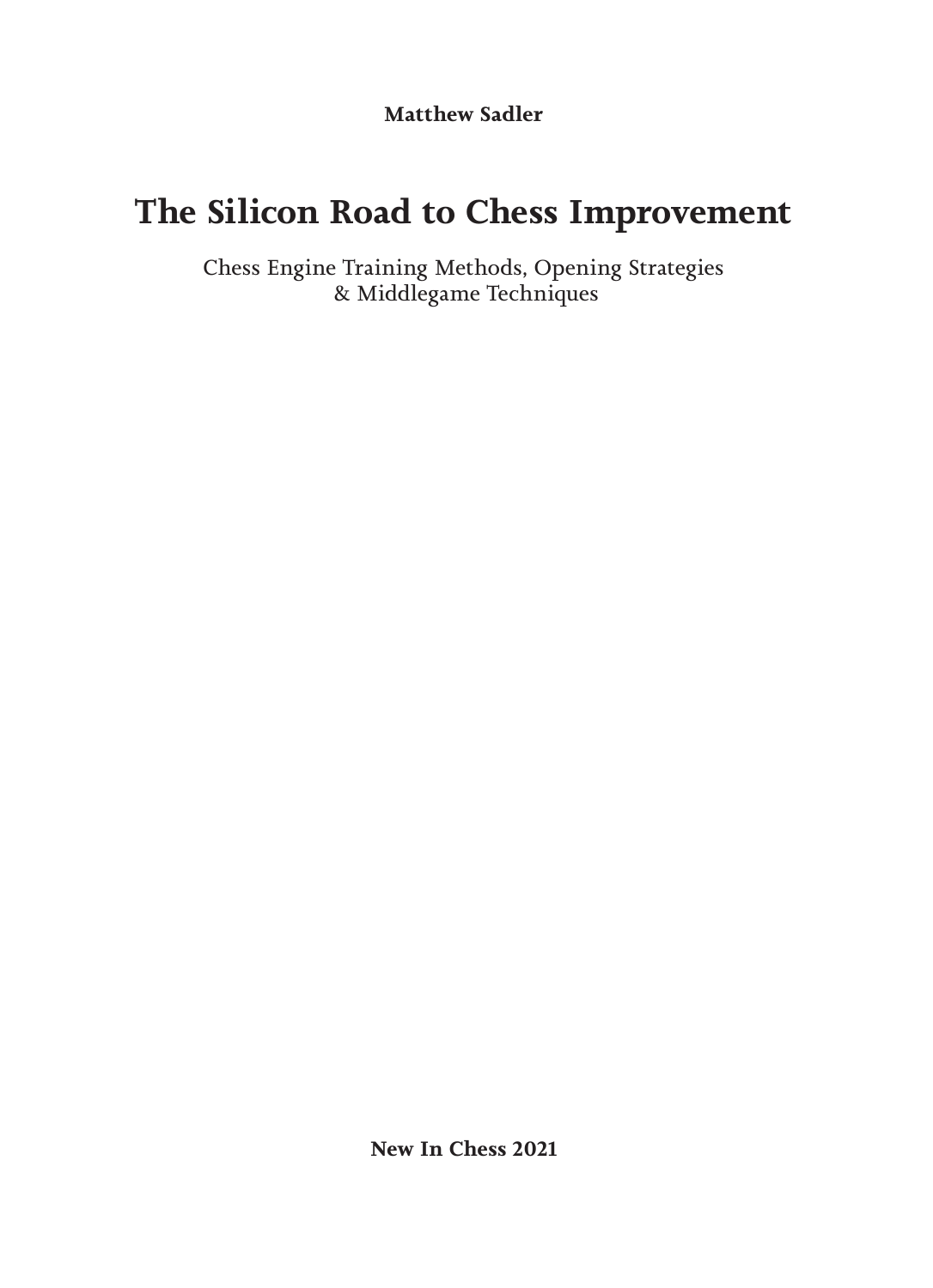# **Contents**

| <b>Chapter 1</b>  |                                                               |  |
|-------------------|---------------------------------------------------------------|--|
| <b>Chapter 2</b>  |                                                               |  |
| <b>Chapter 3</b>  |                                                               |  |
|                   |                                                               |  |
| <b>Chapter 4</b>  |                                                               |  |
| <b>Chapter 5</b>  |                                                               |  |
| <b>Chapter 6</b>  |                                                               |  |
| <b>Chapter 7</b>  |                                                               |  |
| <b>Chapter 8</b>  |                                                               |  |
| <b>Chapter 9</b>  | Exchanging active pieces to leave the opponent with           |  |
|                   |                                                               |  |
| <b>Chapter 10</b> |                                                               |  |
| <b>Chapter 11</b> |                                                               |  |
| <b>Chapter 12</b> |                                                               |  |
| <b>Chapter 13</b> |                                                               |  |
| <b>Chapter 14</b> |                                                               |  |
| <b>Chapter 15</b> | Conversion by transposing to a position with opposite-        |  |
|                   |                                                               |  |
| <b>Chapter 16</b> | Developing major pieces by giving away the pawn(s) in         |  |
|                   |                                                               |  |
| <b>Chapter 17</b> | Invading through the channel the opponent opened. . 451       |  |
| <b>Chapter 18</b> |                                                               |  |
| <b>Chapter 19</b> |                                                               |  |
| <b>Chapter 20</b> | The King's Indian opposite wing pawn storm $\dots \dots .510$ |  |
| <b>Chapter 21</b> |                                                               |  |
| <b>Chapter 22</b> |                                                               |  |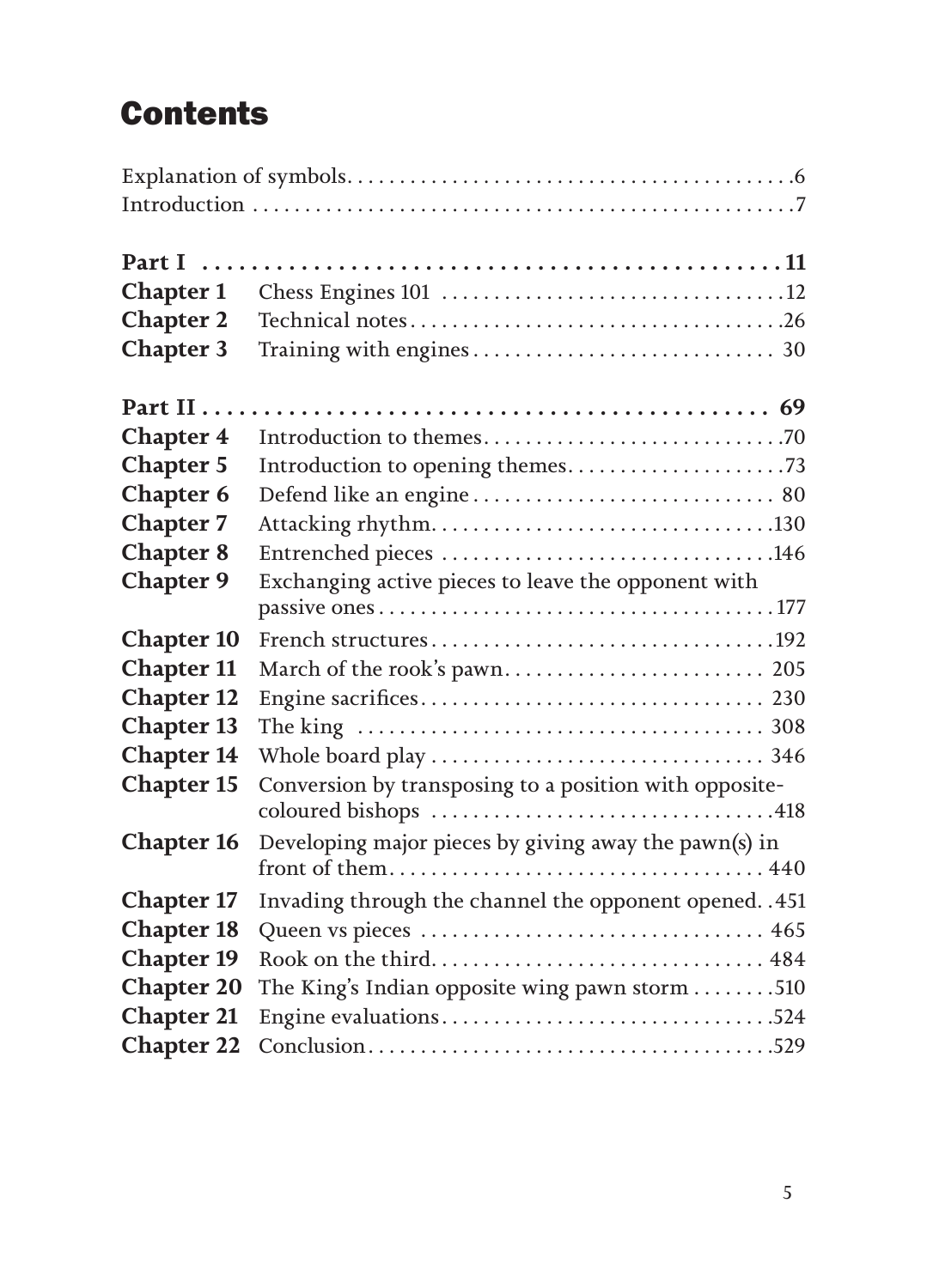# Explanation of symbols

The chessboard with its coordinates:



- $\Box$  White to move
- **N** Black to move
- ♔ King
- ♕ Queen
- ♖ Rook
- ♗ Bishop
- ♘ Knight
- ! good move
- !! excellent move
- ? bad move
- ?? blunder
- !? interesting move
- ?! dubious move
- # mate
- ch championship
- zt zonal tournament
- izt interzonal tournament
- ct candidates tournament
- tt team tournament
- ol olympiad
- m match
- cr correspondence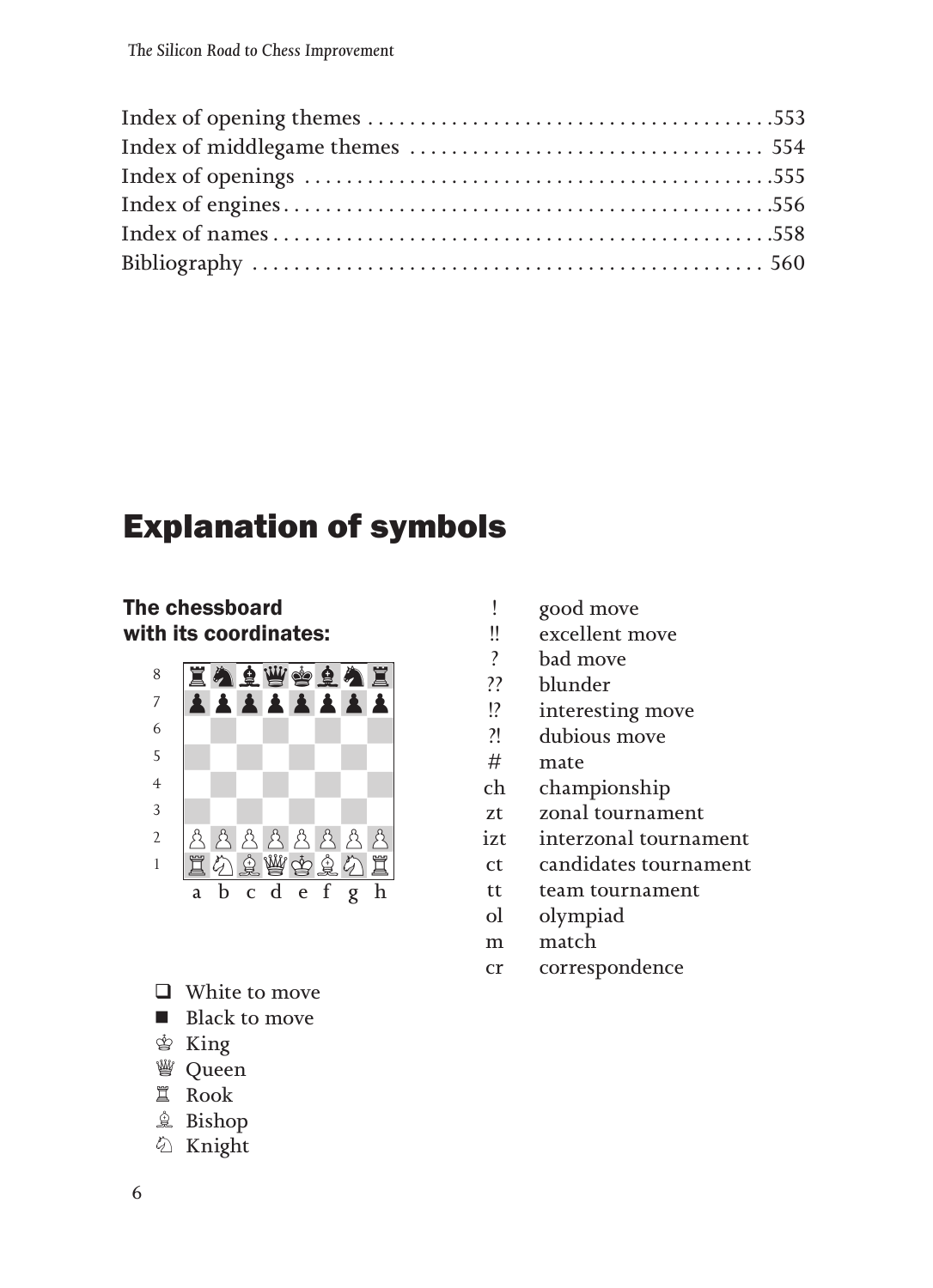# Introduction

This book is both a collection of games and a series of lessons on positional play and aims to amaze, entertain, and instruct! The primary source for the games and positional lessons is a treasure-trove of brilliant games that is largely unknown by the wider chess community: the games of superhuman-strength chess engines from the TCEC (Top Chess Engine Competition). In addition, this book continues the exploration of the games of DeepMind's AlphaZero that Natasha Regan and I started in our book *Game Changer*. Finally, it also makes use of the thousands of chess engine games I have run privately in the past few years to assist me in my preparation and analysis.

What is a chess engine? A chess engine is a piece of computer software that plays chess. Chess engines are available for many different devices – the SmallFish app on my iPhone has been my faithful companion and adversary for many years – and the two strongest engines – Stockfish NNUE and Leela Zero – are open-source projects that are freely available for download and use by all chess players. Chess players use these superhuman-strength engines to assist in preparation for their games, and sites like the TCEC (https://tcec-chess.com) and Chess.com run regular competitions between them.

I defined three goals when writing this book:

1. to share my enthusiasm with you for the finest chess on the planet!;

2. to share my insights into how to use engines to analyse and improve your own game;

3. to highlight themes and ideas used by the strongest engines in the opening and middlegame to provide you with a new and powerful set of tools for your own games.

The last point requires additional explanation. After the publication of *Game Changer*, Natasha and I went to many chess clubs around the country giving talks about AlphaZero games. Two common questions were, 'Can I learn from AlphaZero's games? Aren't they too advanced for me?', to which the answers are a resounding 'Yes!' and a resounding 'No!'. It is however important to be clear about what we should learn from engines. We cannot replicate the depth of their calculations nor the breadth of the variations they considered to develop their plans. However, we can summarise the results of their deliberations in words and then reuse these fantastic plans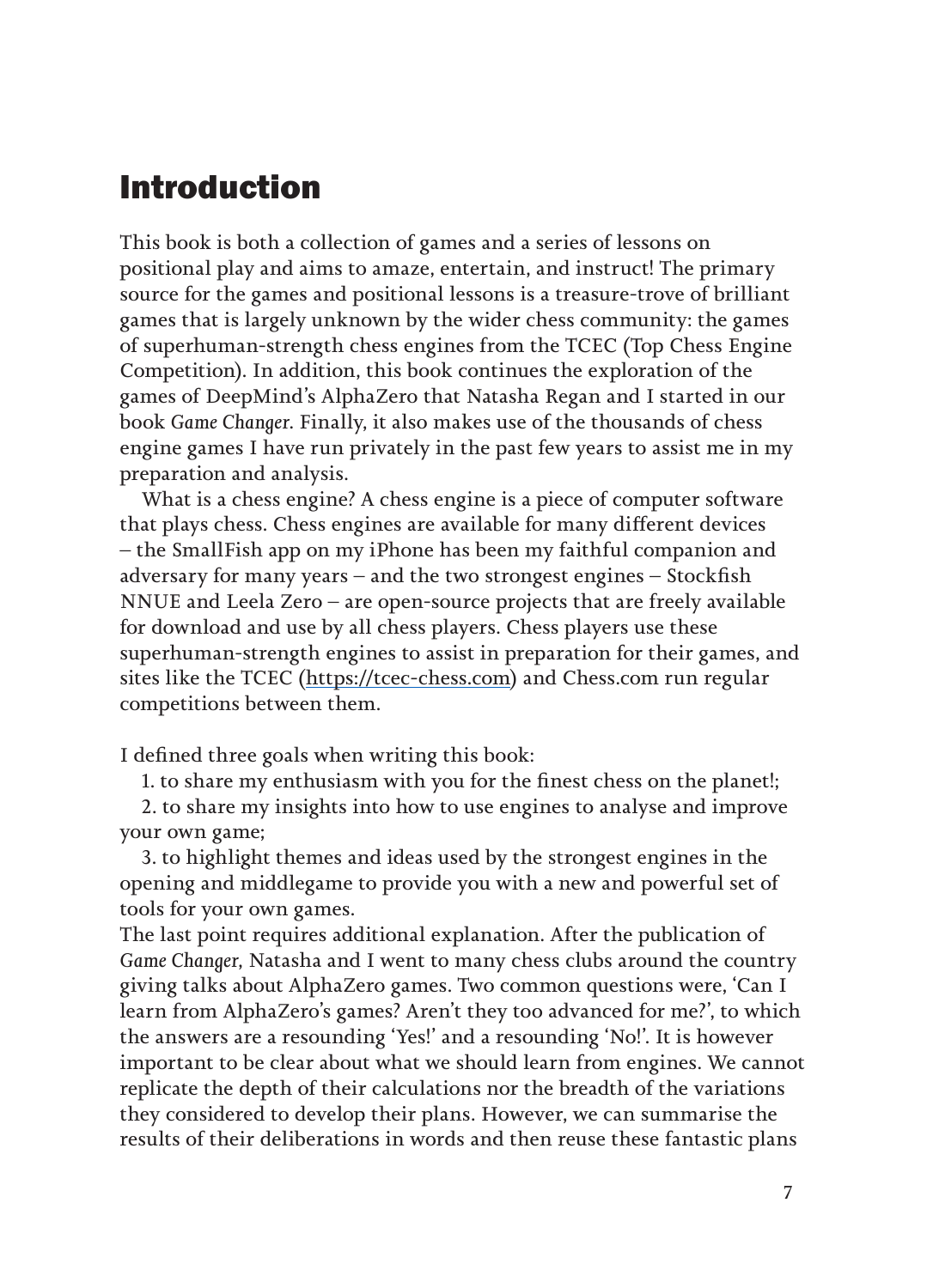by analogy in our own games. In this way we let the engines do the heavy lifting of calculating and unearthing ideas, and then apply the unique human skill of abstracting the essentials so that we can exploit these ideas in varied (and sometimes unexpected) ways in our own games!

This book is aimed primarily at a broad audience of chess players who wish to improve their knowledge and practical play and does so by:

1. adding new plans and ideas to their existing opening and middlegame 'toolboxes' – many of the games in this book are model games for handling typical middlegame positions arising from openings such as the King's Indian, Benoni, French, (Semi)-Slav, and Sicilian openings;

2. helping them to use their engines more effectively and to better understand the moves they suggest;

3. providing insight into chess at the highest level in a comprehensible manner.

This book is also aimed at chess lovers who are curious and keen to discover unknown brilliancies from the strongest chess players the planet has ever seen!

This book is designed to be read in any order. Feel free to dip at random into games and themes that take your fancy! The core of the annotations are explanations in words; play through as many variations as you feel is necessary for additional context and detail, but you do not have to play through all of them to grasp the fundamental lessons behind each game or chapter. I have always tried to highlight the most beautiful variations – of which there are many – with diagrams.

For those who are completely new to chess engines, I would however recommend starting with the next chapter – Chess Engine 101 – which will teach you the basic knowledge necessary to be an enthusiastic follower of the chess engine world (like me!). Practical players and coaches should also find the chapter 'Training with engines' particularly useful as it distils my experience in working and training with engines into seven different approaches, illustrated with previously unseen examples from my own secret training games.

Next to this book, I will make supplementary material available for download describing how to install and configure engines for the training approaches I describe. The reason for not including this material in the book itself is derived from a basic truth learnt during my career as an IT consultant: such instructions need constant updating (as a website changes or a new version of a program appears with different features and menu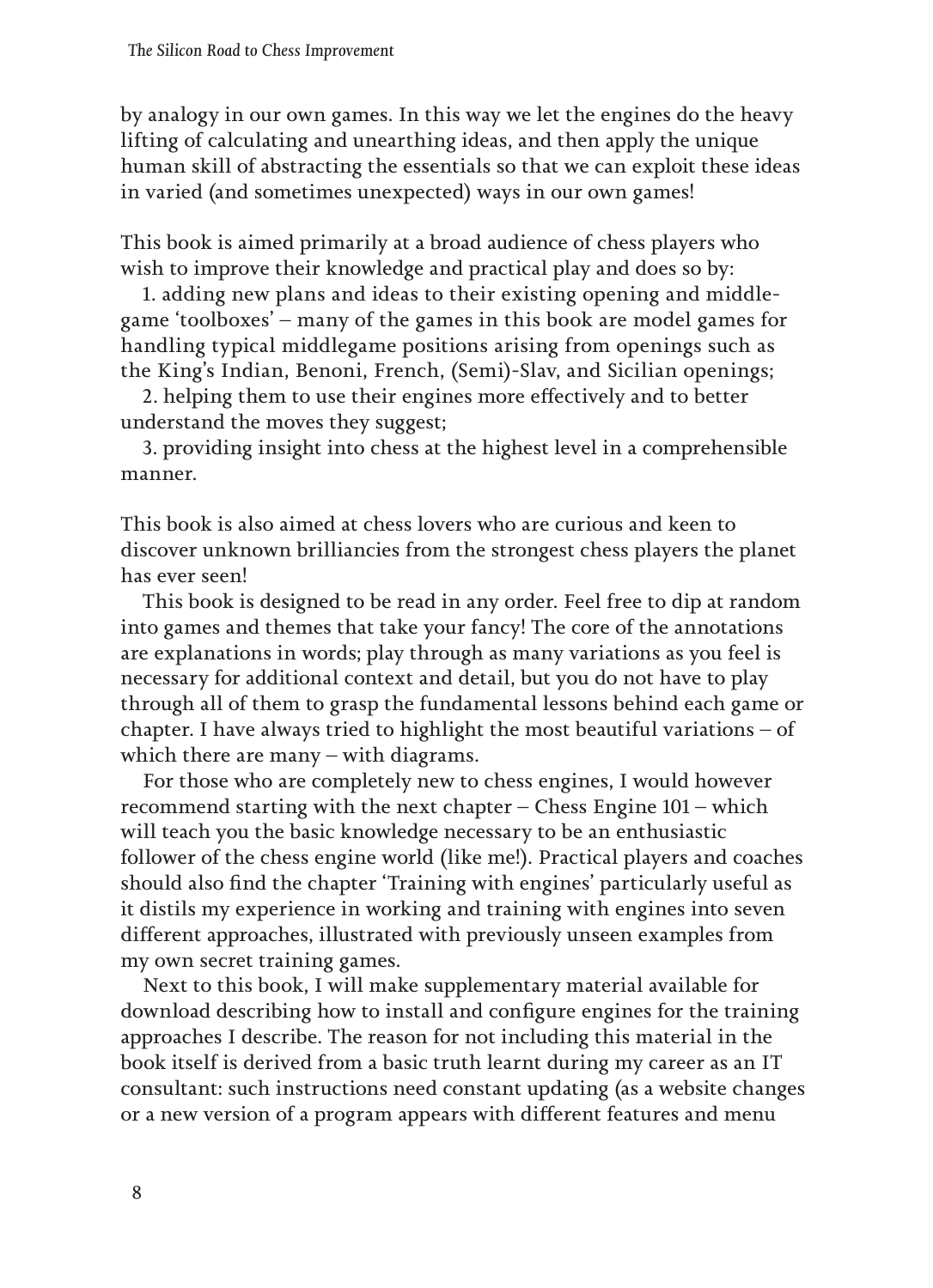options) and this is easier to achieve via separate additional material than through a new edition of a printed book!

Although I have been enthusiastic about computers and chess since my youth, engine chess truly became a passion after encountering AlphaZero's games and the amazing DeepMind team in 2018 during the writing of *Game Changer*. Most of my chess work since has revolved around analysing engine games. These games have been a constant source of inspiration and wonder and I feel that they have enriched my chess understanding considerably. I hope that this book will have the same effect for you!

#### Acknowledgements

A big thanks to the whole TCEC team for their amazing and unique work. A special thanks to tournament director Anton Mihailov and right-hand man Kanchess, non-stop system admin Aloril (with help from Kari Keronen), book specialists Eduardo Sauceda (League 2), Bastiaan Braams (League 1), Nelson Hernandez (DivP) and Jeroen Noomen (SuperFinal), super GUI designer Octopoulo, and last but certainly not least, the sponsor Bojun Guo (noobpwnftw). I'd also like to mention Guy Haworth with whom I produced many reports on the TCEC SuperFinals – he will be greatly missed. And finally, I also want to thank all the colourful and friendly chatters who have made watching the TCEC such a funny, exciting, and instructive experience!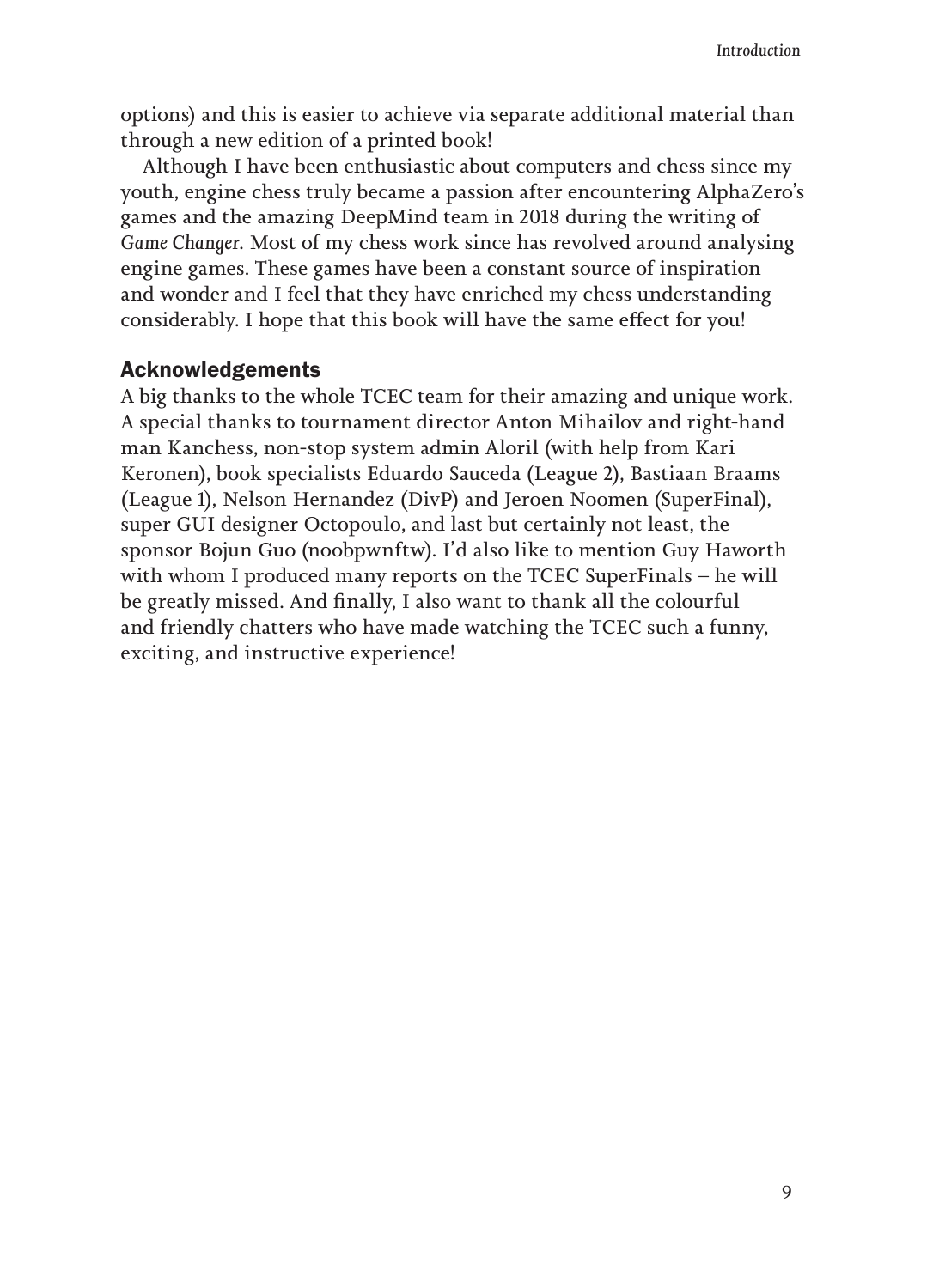#### AlphaZero

#### AlphaZero Stockfish Classical

Computer Match 12.2017



#### 26.♕h1!!

This proof of concept for selflearning algorithms by Londonbased artificial intelligence research company DeepMind took the chess world by storm when ten games of a match between AlphaZero and Stockfish Classical (version 8) were released in December 2017. Not only had AlphaZero beaten Stockfish Classical by a convincing margin but the manner of its victory was even more astounding. The games showed early pawn and piece sacrifices and an amazing 'intuition' for long-term compensation. Additional games were released in December 2018 together with the publication of a scientific paper describing the science behind AlphaZero, followed closely in January 2019 by the book *Game Changer* which I co-authored with Natasha

Regan and which described how AlphaZero thinks, trains, and plays. AlphaZero was never released as an engine but the scientific insights published by DeepMind inspired the series of strong neural network engines that were to follow AlphaZero, foremost amongst which is Leela Zero.

### Stockfish Classical

Stockfish Classical Leela Zero TCEC Season 18 – 2020 (8.1)



#### 26.♖d6!!

Open-source Stockfish Classical was the eternal nemesis of the neural network engines, the Batman of traditional engines fighting the neural net Jokers and Riddlers! Stockfish Classical is a tactical monster, capable of the most breath-taking attacks and feats of calculation. This calculating power made it an extremely strong endgame player and an astonishing lastgasp defender. It won the TCEC SuperFinal eight times, losing two finals to Leela Zero but also beating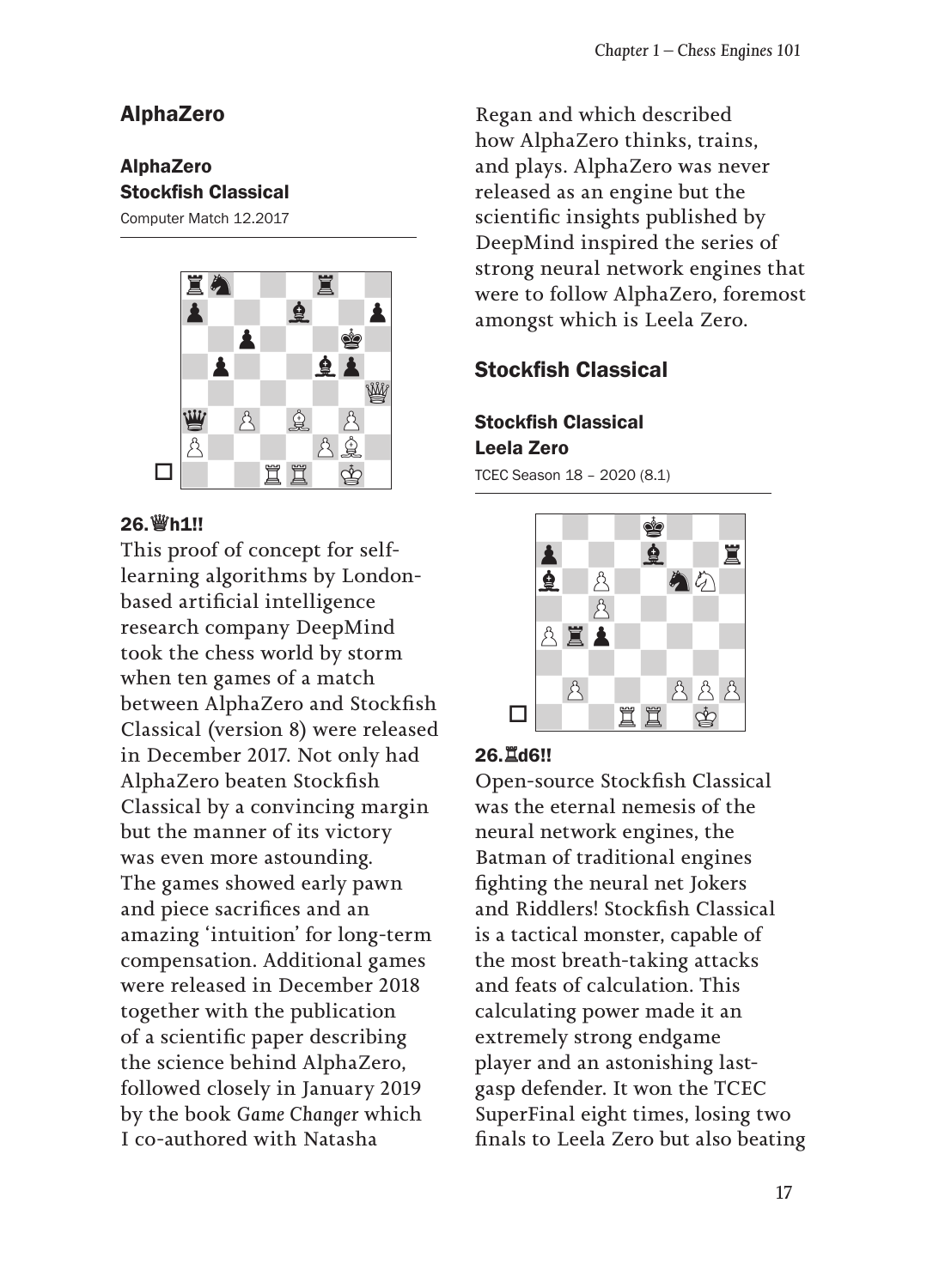it in two, most recently in Season 18. Its Achilles' heel compared to Leela Zero was its evaluation and its opening play. It struggled notably on the black side of complex strategic openings such as the King's Indian and the French though these weaknesses became better camouflaged as TCEC Seasons progressed. However, Season 19 brought something new to the Stockfish engine: NNUE!

### Stockfish NNUE

### Stockfish NNUE

#### Leela Zero

TCEC Season 19 – 2020 (60.1)



#### 150.♕h5!!

Stockfish NNUE uses all the calculating genius of Stockfish Classical but added a self-learnt evaluation component to its existing hand-crafted evaluation. This proved a mighty combination, and it was still the engine to beat going into Season 20! Although Leela Zero managed to pip it on tiebreak to win Season 20 DivP, the Season 20 SuperFinal was Stockfish NNUE's once more after a late burst of wins.

### Leela Zero

### Leela Zero Stockfish Classical

TCEC Season 18 – 2020 (65.1)



### 21.♕xb4!!

Open-source Leela Zero is the strongest of the neural network engines inspired by the scientific papers on AlphaZero released by DeepMind in December 2018. Leela Zero first reached the TCEC SuperFinal in Season 14 (losing narrowly to Stockfish Classical 50½-49½) and reached five more finals, winning two and losing three.

Leela Zero's strengths have always been its opening play and its positional play with its tactics and endgame play characterised by an extremely inefficient conversion technique – lagging far behind. Each Season brought improvements and it played magnificently in Season 19... only to run into the juggernaut of the even more improved Stockfish NNUE! However, a 59-41 demolition of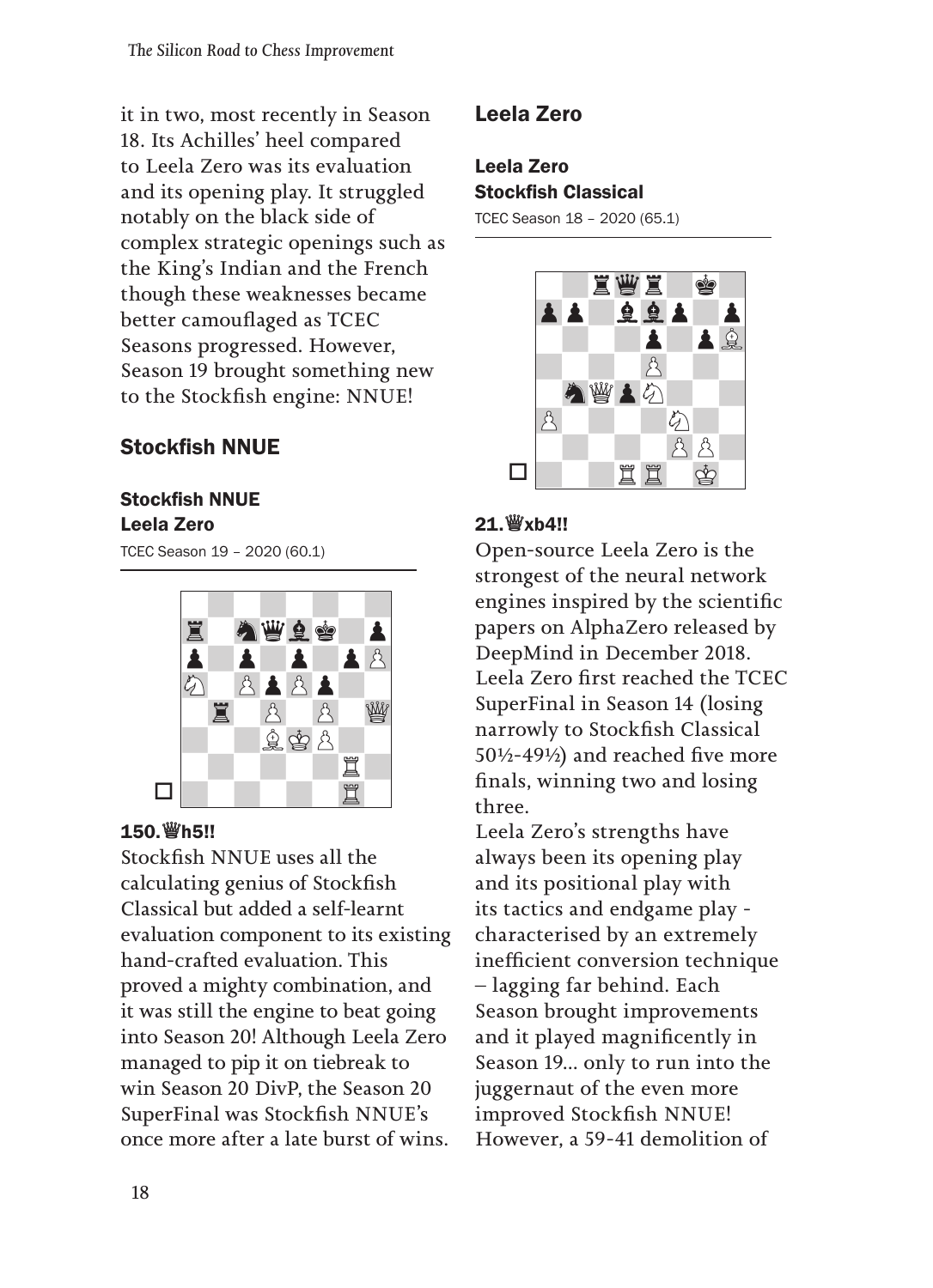'old-fashioned' Stockfish Classical in a bonus event showed just how much it had improved and how 'fortunate' it was that the Stockfish developers put so much effort into incorporating NNUE into Stockfish! Leela made giant strides going into Season 20, winning DivP ahead of Stockfish on tiebreak but then just failing in the Season 20 SuperFinal.

### **AllieStein**

#### **AllieStein** Stockfish Classical

TCEC Season 18 – Top Of The Top 2020 (3.2)



#### 27.♖h4!!

Another strong neural network engine that interrupted Leela Zero's run in the SuperFinals by pipping it to a qualification spot in Season 16 (AllieStein lost 54½- 45½ to Stockfish). It was my tip for greatness in Season 19 after a fantastic run in the end-of-Season-18 bonus events, but my prediction proved – alas, once more – unfounded as it performed in solid but uninspired fashion.

#### **Stoofvlees**

#### **Stoofvlees** Komodo Classical

TCEC Season 19 – Division P 2020 (1.4)



#### 29.e5!!

The Morozevich of the engine world, a crazy creative neural network engine capable of uniquely brilliant concepts and equally terrible blunders! You never quite know what you're going to get with Stoofvlees, but it's always worth watching!

### Komodo Classical

#### Komodo Classical **AllieStein**

TCEC Season 17 – Division P 2020 (30.1)



21.♕g4!!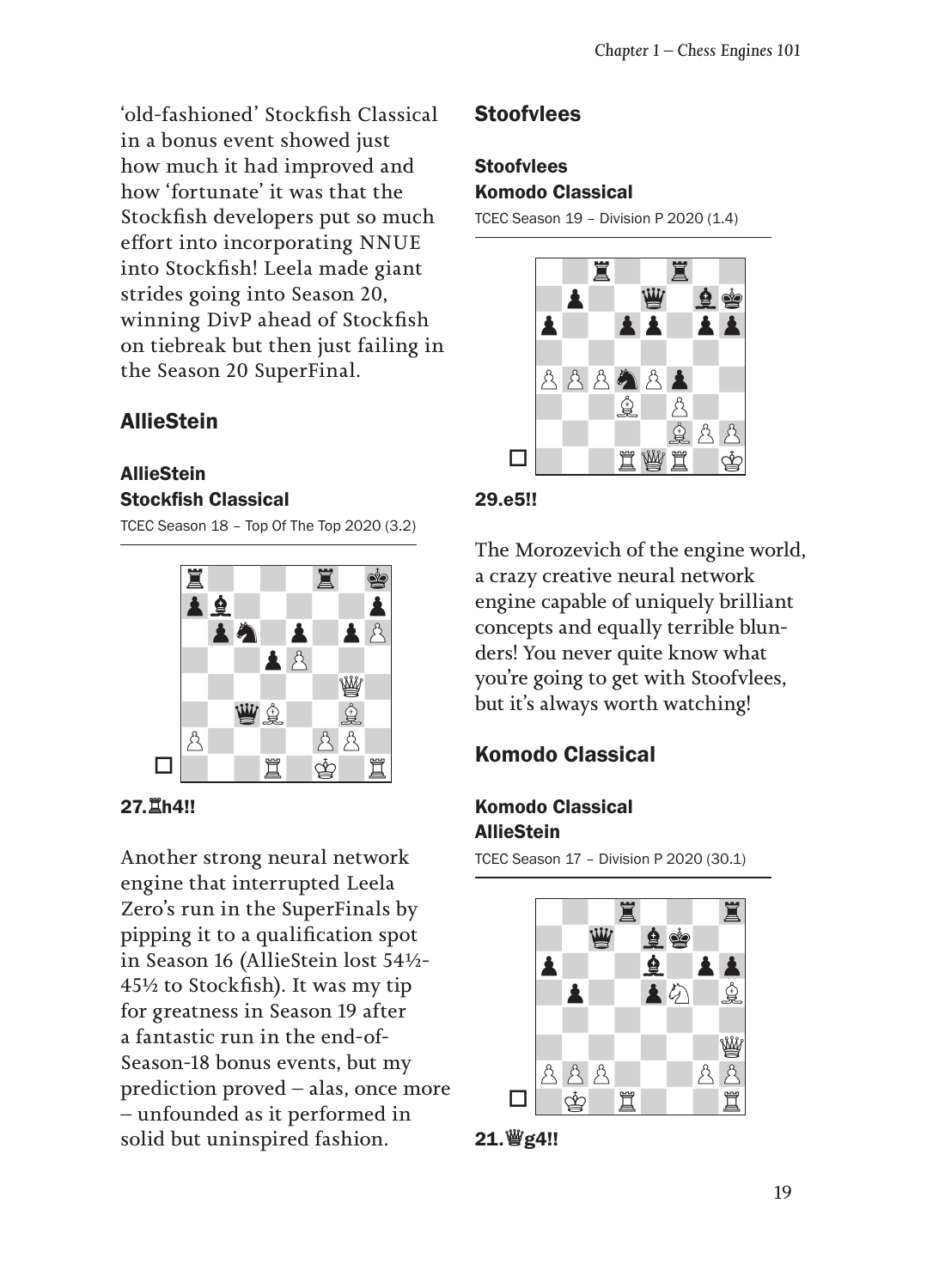A grand old man of engine chess, having first won the TCEC Super-Final in Season 5 (beating Stockfish 25-23) and winning three more titles before losing heavily to Stockfish in Season 12 (60-40) and Season 13 (55-45). Its best games – mostly played in recent seasons against the unfortunate AllieStein! – are truly excellent but it has recently struggled to keep up with Stockfish and the neural network engines.

# Komodo Dragon

#### Komodo Dragon **ScorpioNN**

TCEC Season 20 – Division P 2021 (19.2)



### 23. De4!!

However, there is also the recently released NNUE version of Komodo – called Dragon – which could turn Komodo once again into a contender. For the moment, it still seems weaker than both Stockfish NNUE and Leela Zero, finishing third in the Season 20 Division P, but it has raced past all the other engines!

### **Ethereal**

# **Ethereal**

## **AllieStein**

TCEC Season 17 – Division P 2020 (27.2)



#### 30. hd6!!

A traditional engine that has been a regular fixture in the TCEC Premier Division for several seasons.

## **ScorpioNN**

### **Stoofvlees ScorpioNN**

TCEC Season 19 – Division P 2020 (35.1)



#### 37...b5!!

A neural net that has played several times in the TCEC Premier Division. It survived relegation in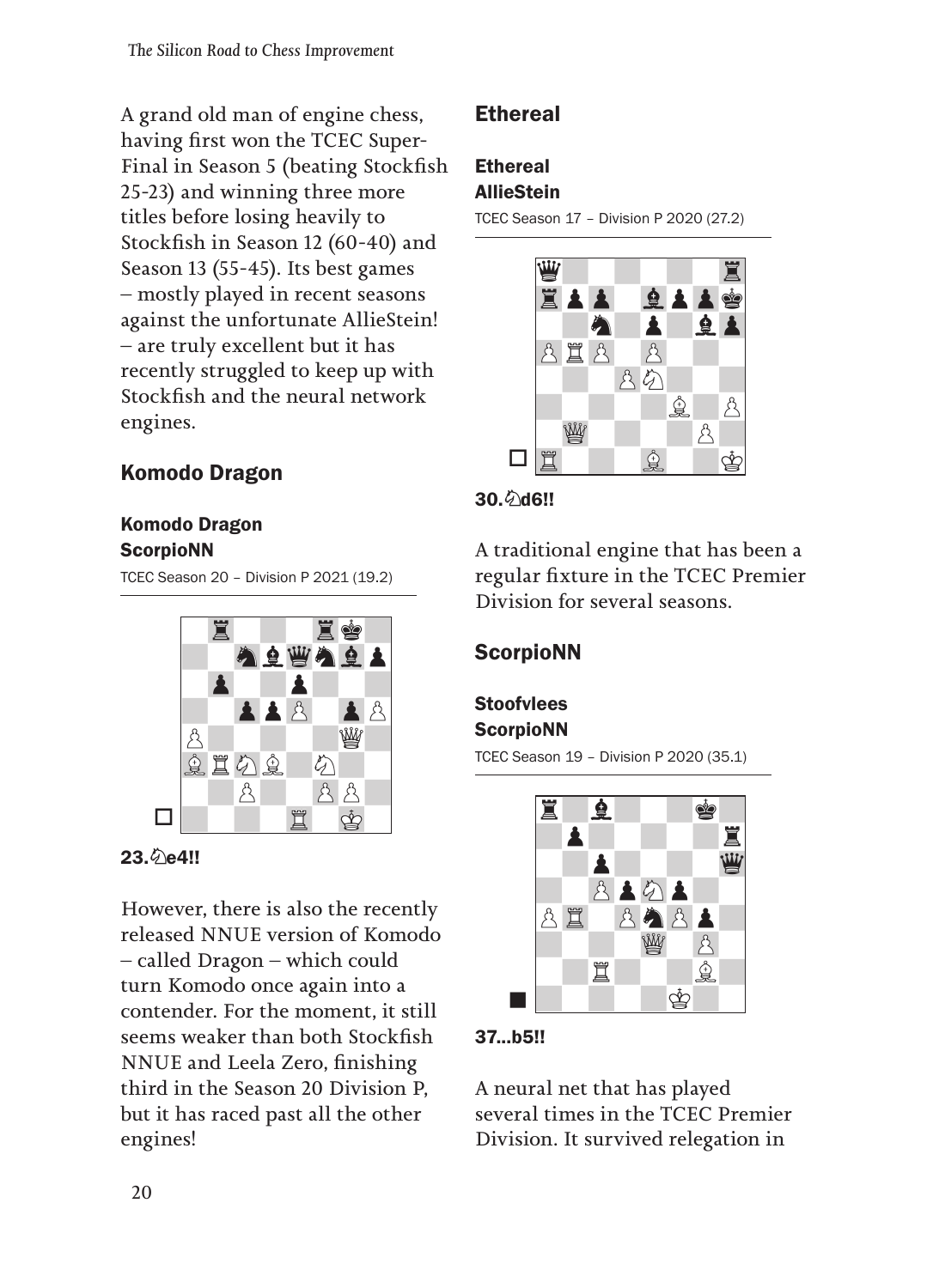Season 19 by beating the mercurial Stoofvlees twice!

### Other engines

Other engines unfortunately have only a losing role in this book! rofChade is a new traditional engine that has yo-yoed between League 1 and Division P in recent seasons. SlowChess is a newcomer, a strong League 1 engine and a contender for promotion to Division P.

Fire and Houdini are two venerable engines that eventually disappeared from the TCEC competition.

### Illustrative game fragments

#### AlphaZero Stockfish Classical

Computer Match, 12.2017



**position after 26.♕h1!!**

Featured in *Game Changer*, this astonishing game was one of ten AlphaZero games originally released by DeepMind in December 2017. Having sacrificed a piece and a pawn for a kingside attack,

AlphaZero retreats its queen to the corner of the board. The key point is seen after 26...♘d7 27.g4 ♗xg4 28.♗e4+ when 28...♗f5 (28...♔g7 29.♕xh7+) loses to 29.♗xf5+ ♖xf5 30.♖xd7 ♖e8 31.♗d4



with unstoppable threats of 32.♕xc6+ and 32.♖e6+.

### Stockfish Classical Leela Zero

TCEC Season 18 – SuperFinal (8.1), 20.06.2020



**position after 26.♖d6!!**

This Stockfish Classical immortal is featured in this book! After multiple piece sacrifices, White plays 26.♖d6 threatening both 27.♖xf6 and 28.♖f8 mate, and 27.c7 threatening 28.♖xa6 and 28.♖d8+.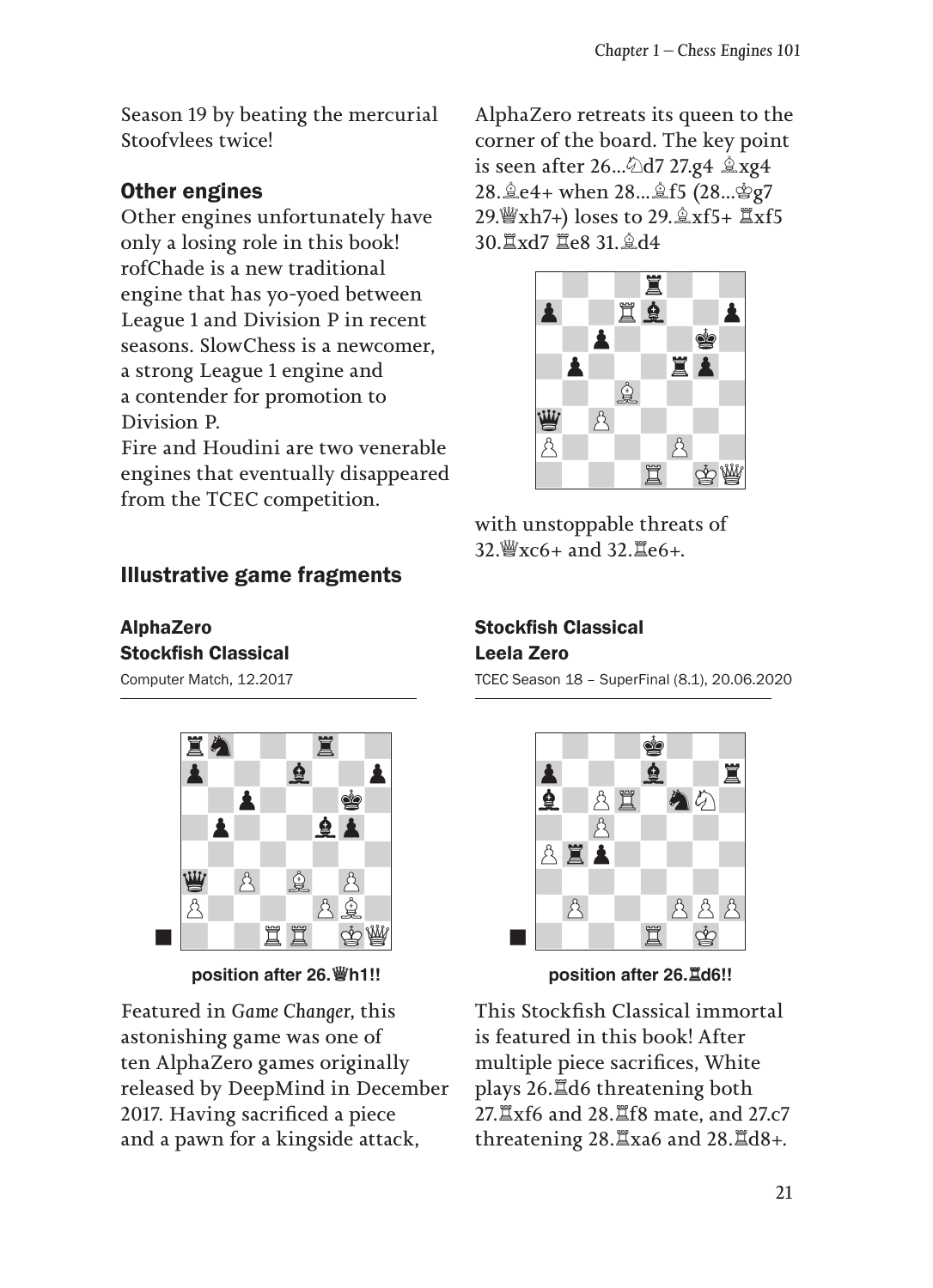### Stockfish NNUE Leela Zero

TCEC Season 19 – SuperFinal 2020 (60.1)



**position after 150.♕h5!!**

It took 150 moves to get here, and not all of those were exciting but 150.♕h5 was! White sacrifices its queen for nothing to activate its rooks along the g-file. Black's pieces are so constricted that White has time to capture the h7-pawn and march its own advanced rook's pawn to queen!

150...gxh5 151.♖g7+ ♔e8 152.♖xh7 ♔d8 153.♖gg7 ♘a8 154.♖h8+ ♔c7 155.♖hg8 ♖a4 156.h7 ♖xa5 157.h8♕



157...♘b6 158.♖e8 ♘c8 159.♖xc8+ ♕xc8 160.♖xe7+ ♔b8 161.♕xc8+

### ♔xc8 162.♖xa7 ♔d8 163.♖xa6 ♖xa6 164.♗xa6 h4 1-0

### Leela Zero Stockfish Classical

TCEC Season 18 – SuperFinal 2020 (65.1)



**position after 21.♕xb4!!**

This Leela Zero immortal is also featured in this book! After the earlier sacrifice of three pawns, Leela sacrifices its queen for hegemony over the dark squares. 21...♗xb4 22.axb4 f5 23.♘f6+ ♔h8 24.♖xd4



and White followed up with ♖ed1 and  $\Diamond$ g5, tying Black up completely before crashing through for the win.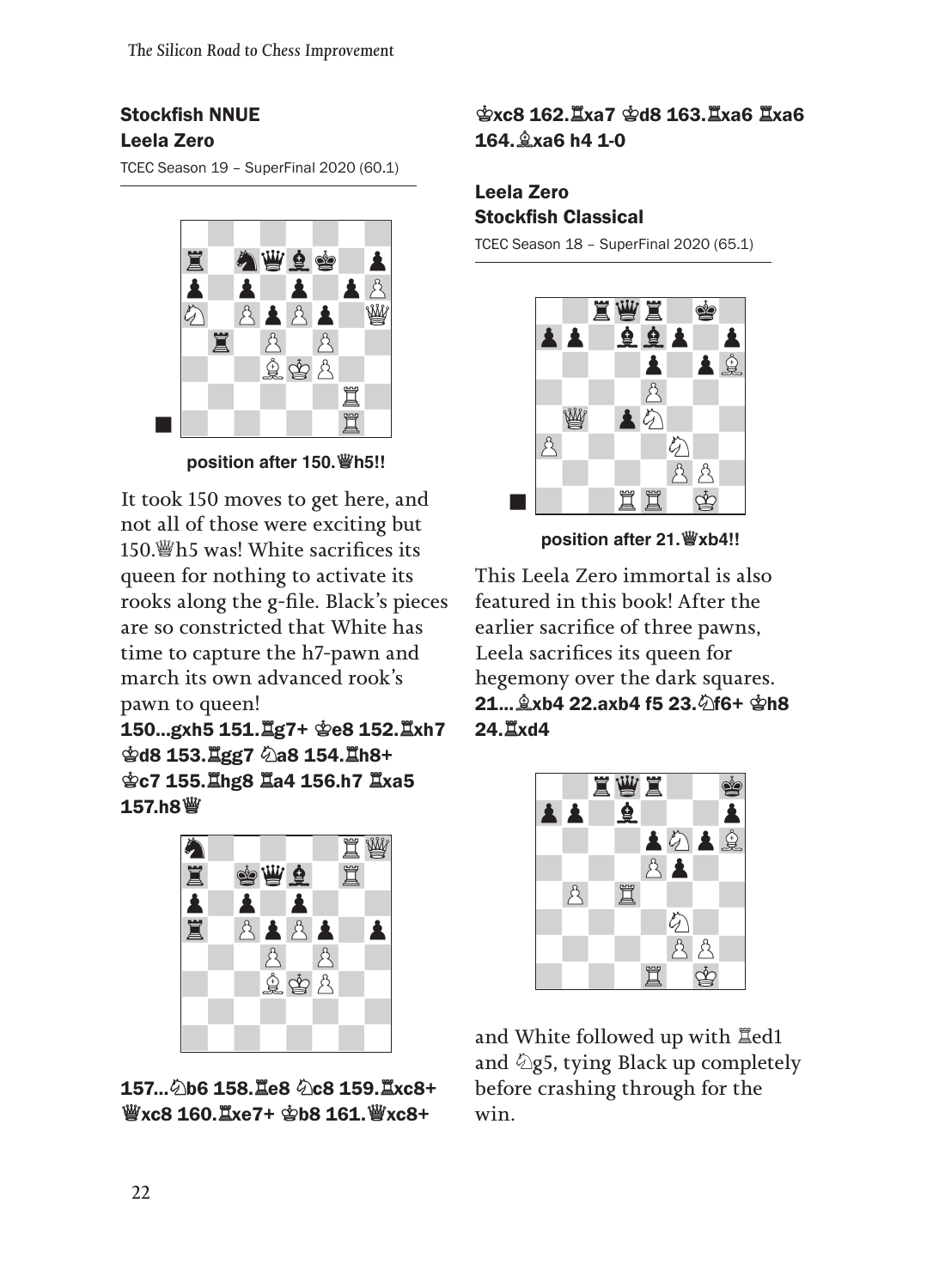### CHAPTER 3

# Training with engines

I have studied seriously with engines for some years and during that time I have tried out many different training approaches to get the most out of these incredible beasts! This chapter brings together my thoughts on seven different ways of training with engines. Instructions on how to set up your engines for the different training approaches can be found in the downloadable supplementary material.

#### Training approach #1: Playing rapid games (for example 15 minutes + 10 seconds increment) against Stockfish

#### Benefits:

1. trains opening play 2. trains early middlegame play

This was part of my daily routine when I was commuting to work. In the train I would play one game against the excellent SmallFish app (Stockfish for your phone) with white on the way there and one game with black on the way back. In the evening I would go through the games quickly to see where I had gone wrong. I treated these games seriously and played either my best openings or openings I was learning and studying. I must make one thing clear: don't do this to boost your ego! I lost nearly all the hundreds of games I played! My focus in these games was to play the early phase of the game well and emerge with a promising (or at least playable) position. The

rest was in the lap of the gods! If you try this, you will be shocked at the difference between analysing openings with Stockfish running in the background and actually playing them against Stockfish! Playing your openings against a stronger player, you are assailed by doubts! Decisions that seemed obvious with Stockfish helping you suddenly become impossible to evaluate. This training is the best way to clarify what you have understood of your openings and where you still need to work. It is also a really good way to learn new openings by building up proper experience against a strong player before venturing them in proper tournament games. I use this approach faithfully to prepare my openings for the 4NCL, a British team competition played over several weekends between November and May. I always tried to prepare one new opening per weekend and the last weekend I played in (February 2020, just before the COVID lockdown) was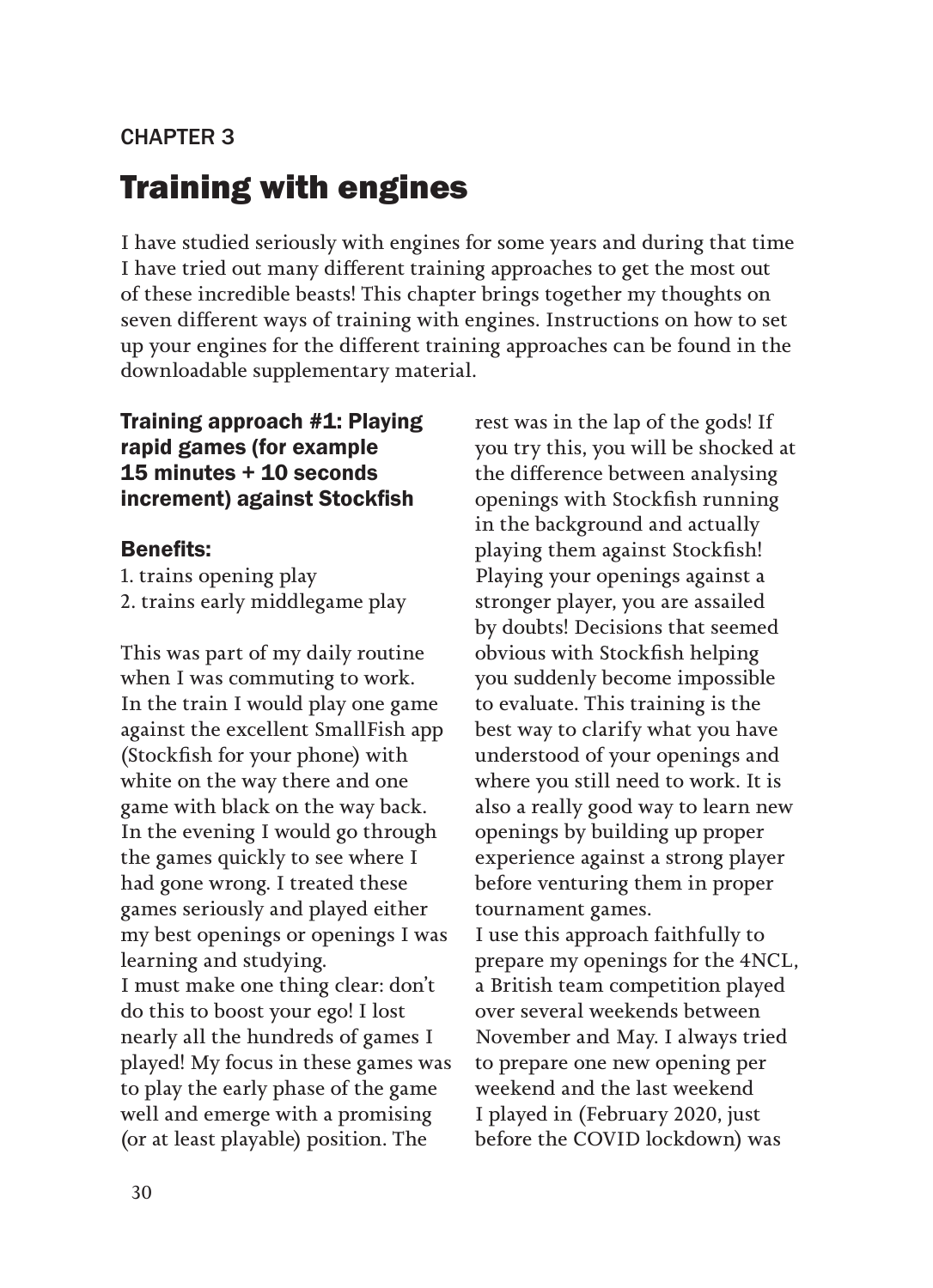no exception. I noticed that if I chose 1.d4, I was likely to face the Nimzo-Indian (1.d4 ♘f6 2.c4 e6 3.♘c3 ♗b4). I decided that I quite fancied trying a childhood favourite once more: the Sämisch Variation (4.a3). I'm not quite sure why this popped into my head, but I possibly came across a classic game somewhere that inspired me! In fact, this is the type of opening I normally avoid. I have always tried to design my openings with the following scenario in mind: I am White in the last round of an important tournament. A win would secure everything I want, a draw would be just about respectable, but a loss would leave me nowhere. I must be able to press without burning my bridges from the start. I have to assume that I am tired, and that I will not be able to calculate at maximum intensity throughout the whole game. The Sämisch accepts a severe positional weakness – the doubled c-pawns and the front c4-pawn in particular – from the fourth move so White will have to play energetically to compensate for this. I had some interesting ideas in certain concrete lines, but I needed to gauge whether I would react well to play in the typical Sämisch scenario where Black targets the c4-pawn while White tries to get kingside play going. I had a general concept to sacrifice

my d4-pawn in all sorts of lines so... bring on Stockfish (well,

SmallFish)! Here are some of the games I played:

Game 1 Nimzo-Indian Defence Matthew Sadler SmallFish Matthew 4NCL Training, 2020

#### 1.d4 h6 2.c4 e6 3. hc3 \$b4 4.a3  $&xc3+5.bxc3$



#### 5...c5

5.  $\Diamond$ c6 was recommended in an interesting recent book on the Nimzo-Indian by Michael Roiz and this was another stimulus for taking up the Sämisch. Roiz's lines for Black were interesting but there was plenty of scope for new ideas, so I was quite looking forward to getting those in a game! 6.e3

6.f3 ♘c6 is an awkward line for White. The pressure against d4 prevents White from developing smoothly with e2-e4,  $\triangleq$ d3 and  $\triangleq$ e2. 6...b6

Stockfish develops in clever fashion. White will have to waste a tempo on f2-f3 after ...♗b7. However, the light-squared bishop is often developed to a6 to attack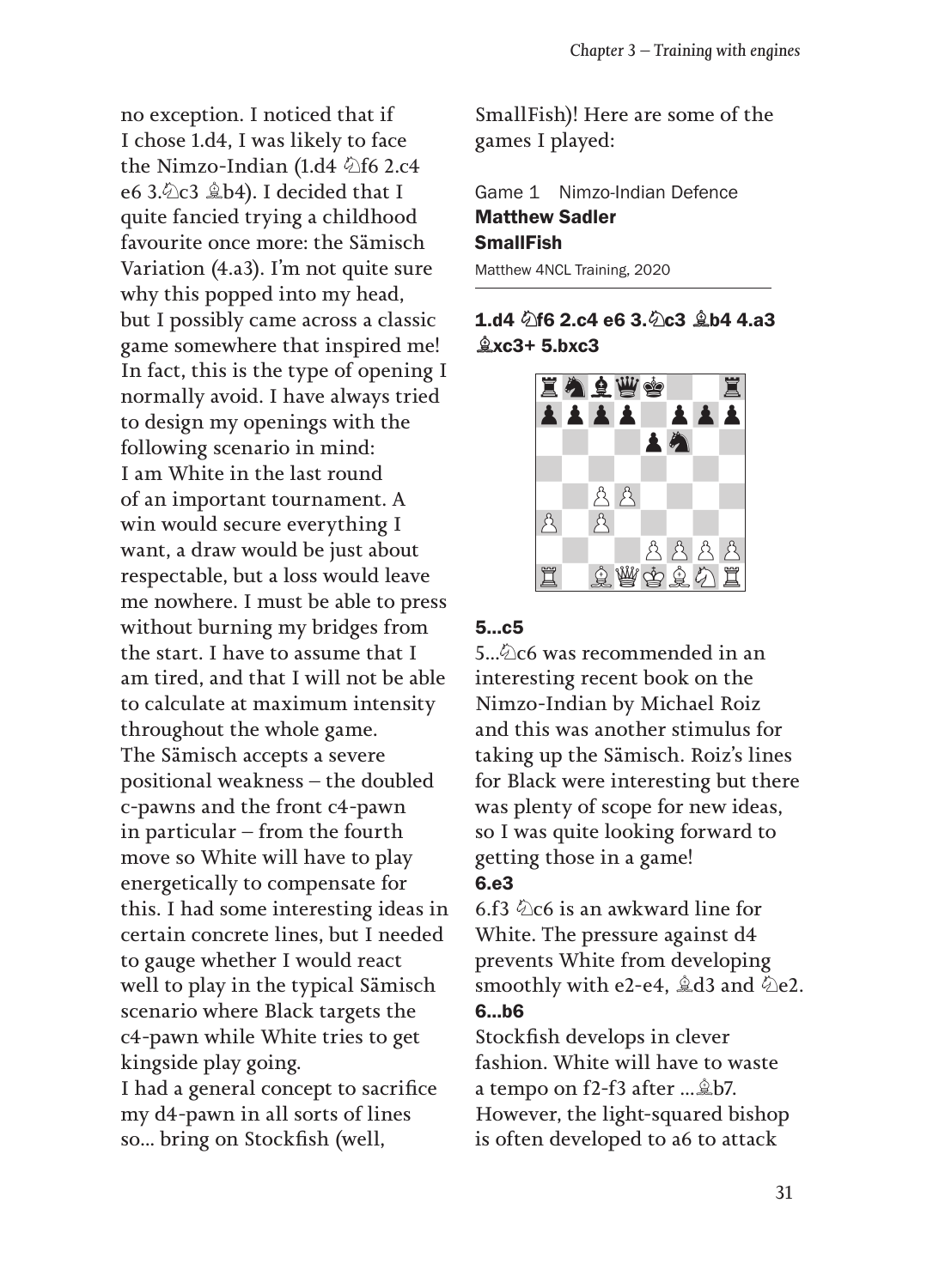the c4-pawn so I wasn't sure this was so worrying for White. 7.♗d3 ♗b7 8.f3 ♘c6 9.♘h3

I want to sacrifice the d4-pawn to open the a1-h8 diagonal towards Black's king and the knight on h3 is ready to move to g5 in many variations.

9. $\Diamond$ e2 was my first attempt, but I didn't like the results of the Capablanca-inspired plan that Black implements in the game: 9...0-0 10.e4 ♘e8 (this excellent manoeuvre avoids the pin with ♗g5 and prepares to meet f3-f4 with ...f7-f5, halting White's kingside expansion) 11.0-0 ♖c8 12.f4 f5 13.♘g3 (13.exf5 exf5 14.dxc5 bxc5 15.♘g3 g6. I have never liked these structures for White, but after my disheartening experience with  $13.\&$ g3, I thought I should give it a go. I abandoned this game quite quickly as I was totally crushed! 16.♖b1 ♕c7 17.♗e3 ♘a5 18.♖b5 d6 19.♕a4 a6.



I'd missed this idea which refuted the activity I felt I needed to compensate for my awful structure. 20.♖b2 (if 20.♖xa5, 20...♗c6 wins the rook) 20...♗c6 21. Wid1 Wf7 22. Le2 のxc4 23. @f2.

♖b8 0-1 Matthew Sadler-SmallFish, Matthew 4NCL Training) 13...fxe4 14. Oxe4 cxd4 15. cxd4 2xd4 16.♗b2.



This was the way I wanted to play this system, sacrificing the d4-pawn to open the a1-h8 diagonal for my dark-squared bishop. I expected there to be some play – at least against a human player. However, playing against Stockfish, I felt that all of its moves were fairly natural human moves, and I could find no play whatsoever! 16...のf5 17. 響e2 響e7 18.♖ad1 d5 (16...♘f5, 17...♕e7 and 18...d5 are not hard to find and the result is not inspiring for White) 19.♘f2 dxc4 20.♗xc4 ♖xc4 21.♕xc4 ♘e3 22.♕d4 ♘xf1 23.♖xf1 ♕d6. Black is a pawn up and converted without difficulty: 24. 2g4 ₩xd4+ 25.♗xd4 ♗a6 26.♖f2 ♘d6 27.♘e3 ♘e4 28.♖c2 ♖xf4 29.♖c7 ♖f7 30.♗e5 ♖xc7 31.♗xc7 ♔f7 32.♗b8 ♘f6 33.♗xa7 ♘d7 34.♔f2 ♔e7 35.♔g3 ♔d6 36.a4 e5 37.♘f5+ ♔c6 38.♘xg7 ♔b7 39.♗xb6 ♔xb6 40.♔g4 ♗d3 41.♔f3 ♘f6 0-1 Sadler-SmallFish, Matthew 4NCL Training.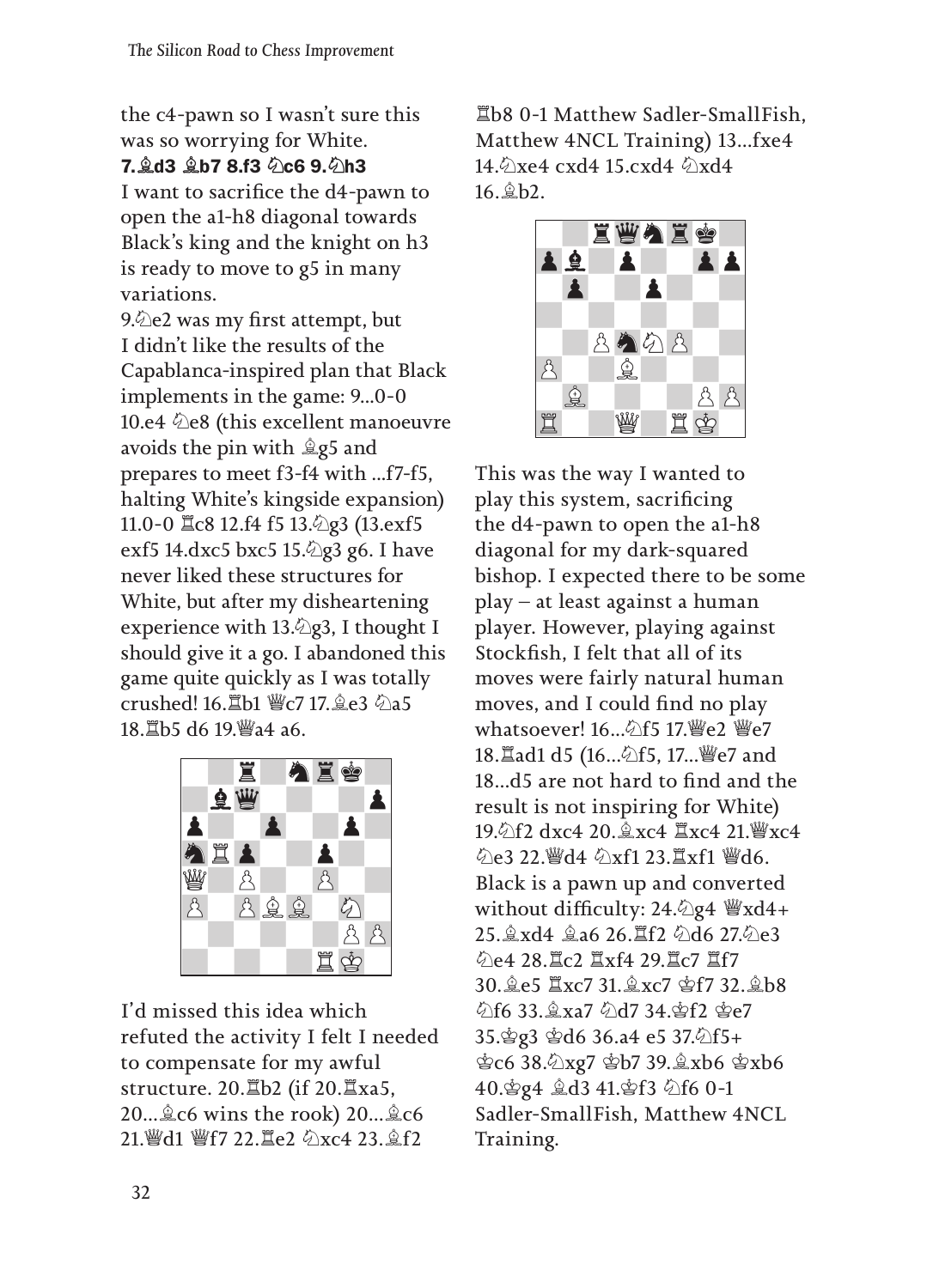9...d6 10.0-0 0-0 11.e4 cxd4 12.cxd4 ♘xd4 13.♗b2



Again, I was hoping to get some interesting play on the kingside with the support of the darksquared bishop along the a1-h8 diagonal.

### 13...♘c6 14.f4 e5 15.♕e2 ♖e8 16.♖ad1 ♖c8 17.f5 ♘d4 18.♕e3  $\Diamond$ b3

White's c4- and e4-pawns are due to come under heavy pressure via ...♘a5 and ...♗a6 or ...♘c5 so White needs to get his kingside pressure going.

### 19.♘f2 ♕e7 20.g4 h6 21.h4 ♘h7 22.g5 hxg5 23.♘g4



This seemed interesting at the time, but Stockfish refuted it with consummate ease.

### 23...♘c5 24.♗b1 gxh4 25.f6 ♕e6 26.♖f5 ♘xf6 27.♘xf6+ gxf6 28.♔h2 ♔f8 29.♖df1 ♘d7 30.a4 ♔e7 31.♗a3 ♖g8 32.♖1f2 ♖xc4 33.♖d2 ♖g3 0-1

The result wasn't successful, but that was as expected. However, I was concerned by how little I had enjoyed playing these positions as White. I hadn't felt any of the potential of the white position; indeed, I had felt only desperation right from the opening as I sought to justify the concessions I had made.

I hesitated for a while longer, but decided in the end to discard the idea of playing the Sämisch. The more restrained choice I made in the end led to the excellent game Sadler-Horton analysed elsewhere in this book. Those practice games confirmed that the effort I had put into this opening had been wasted, which is never a pleasant feeling, but it also enabled me to select a line better suited to my mood and skills at that moment. Without them, I might have experienced these same feelings of depression during a real game! It's also worth pointing out that preparation effort is never wasted. A washout for White is a future powerful weapon for Black! And I certainly won't claim that the games above are the refutation of the Sämisch. Maybe I will come back to the opening one day with a better conception of how to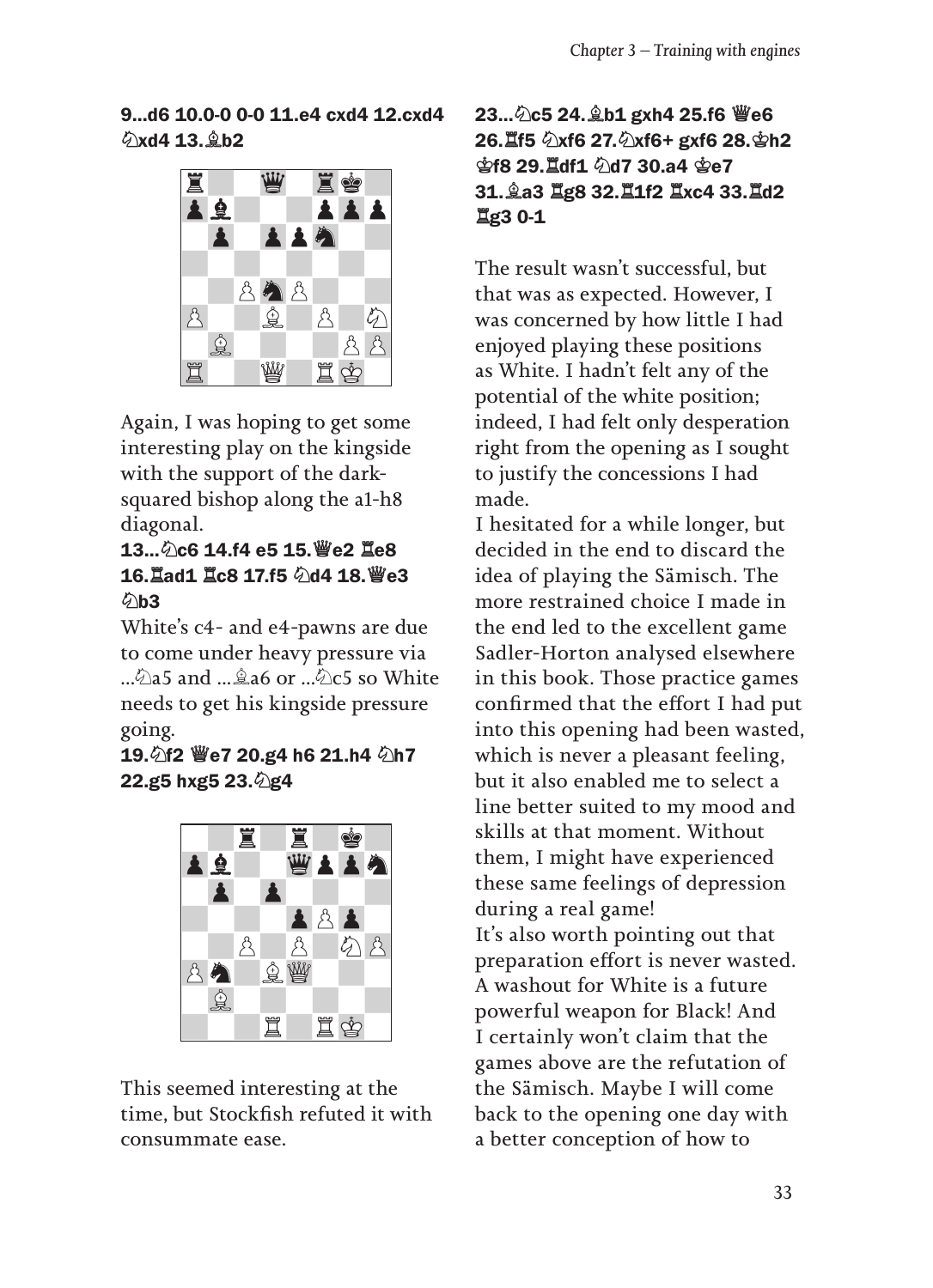play the opening, building on my mistakes from this session. Having done this work however, I already know a lot of lines that certainly DON'T work!

### Training approach #2: Playing against Leela Zero restricted to a one-node search.

### Benefits:

1. trains opening play 2. trains positional play 3. trains the ability to keep a position alive to give the opponent a chance to go wrong 4. trains the conversion of winning positions

This is a more enjoyable challenge than the first training approach! It was suggested to me by GM Peter Heine Nielsen and I've really grown to like it! As we discussed earlier, the evaluation of neural networks like Leela Zero is so good that its 'first instinct' is already good enough for a high level of play even before it starts to calculate variations. However, chess is such a tactical game that great evaluation alone is not enough to achieve a consistent level of play. If we restrict Leela's search to just one single node (ply) instead of the millions that it normally searches per move, Leela plays like a positional genius with flawed tactics!

This is a lovely challenge as you can learn from Leela's positional play while retaining a fighting chance of beating it with tactics! I describe how to set up Leela in this fashion in the supplementary material and also explain how to get a little extra variety into Leela's repertory (which I didn't do here).

Especially for this book, I ran a 101-game match (I miscounted!) against Leela at one node search depth. The conditions were as follows. At this (lack of) search depth, Leela plays instantly; I tended to take between five and fifteen minutes for the game. I tried hard to avoid repeating any games; since Leela plays the same opening moves all the time at this level, I ended up playing quite a few different openings. I played the games at random times of the day and didn't prepare for them, but once I started, I took them seriously as I had promised I would share the result whatever it was!

In the end my score was 73 wins, 17 losses and 11 draws, making 78½- 22½ in total. I am still shocked at losing so many games as I had expected a much more convincing score. I was however impressed with Leela's play under these conditions. Its opening and early middlegame play remains strong. I was worse out of the opening in many games, and there were certain openings – for example, the Sicilian Najdorf 6.♗e3 e5 variation – where I suffered for the whole game without much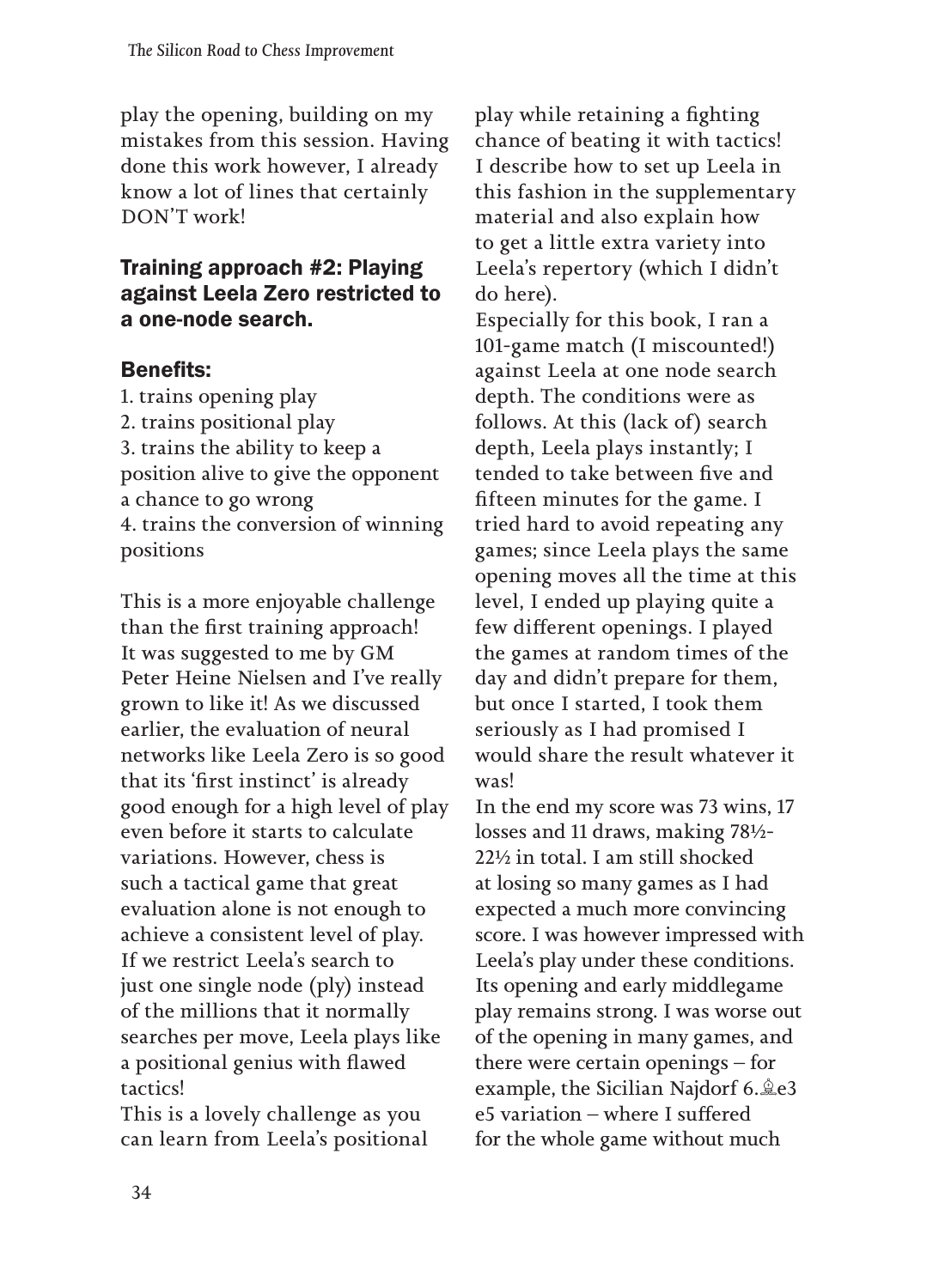chance of more than a draw. Within these structures, I didn't seem able to create enough problems to confuse Leela. Moreover, its middlegame play with the initiative was surprisingly potent: I had not expected to lose so many games in this fashion.

Its main weaknesses are small tactics (obviously), defence and endings (Leela holds endings such as rook and two pawns against rook and one pawn on one side without any difficulty but can struggle in other types of endings). For this reason, playing against Leela in this configuration is an excellent way of training the skill of keeping a position alive to give the opponent a chance to go wrong as well as the determination to keep grinding in equal endings. Knowing that you are playing against a tactically vulnerable opponent develops self-confidence in these important skills.

Let's examine some games from the match. I'll start with a selection of three wins of mine which demonstrate the scenarios I had expected to happen quite often during the match! Then I will show two games in which I was astounded at how well Leela attacked and defended without calculation. Finally, I will end with two of the (many) games that stuck in my mind and which I enjoyed greatly!

### Matthew's expected scenarios: Leela's vulnerability to small tactics

Game 2 Nimzo-Indian Defence Matthew Sadler Leela Zero (1 node) Matthew Engine Match 2020

 $1.14 \text{ } \textcircled{}16$  2.c4 e6 3. $\textcircled{}10$ c3  $\textcircled{}14$  4.  $\textcircled{}10$ c2 Leela only plays the Nimzo-Indian against 1.d4 so I tried many lines against it during the match! 4...0-0 5.e4



An ambitious early attempt to claim the central space that Black has left unoccupied. This sharp variation has been analysed exhaustively and now offers White little against a well-prepared opponent. Leela can be considered a strong opening player even without its calculating ability  $-$  it has certainly encountered this position many times in its training and drawn lessons from its games – so I wasn't expecting to get any advantage. I was hoping however for an unbalanced middlegame with plenty of tactics!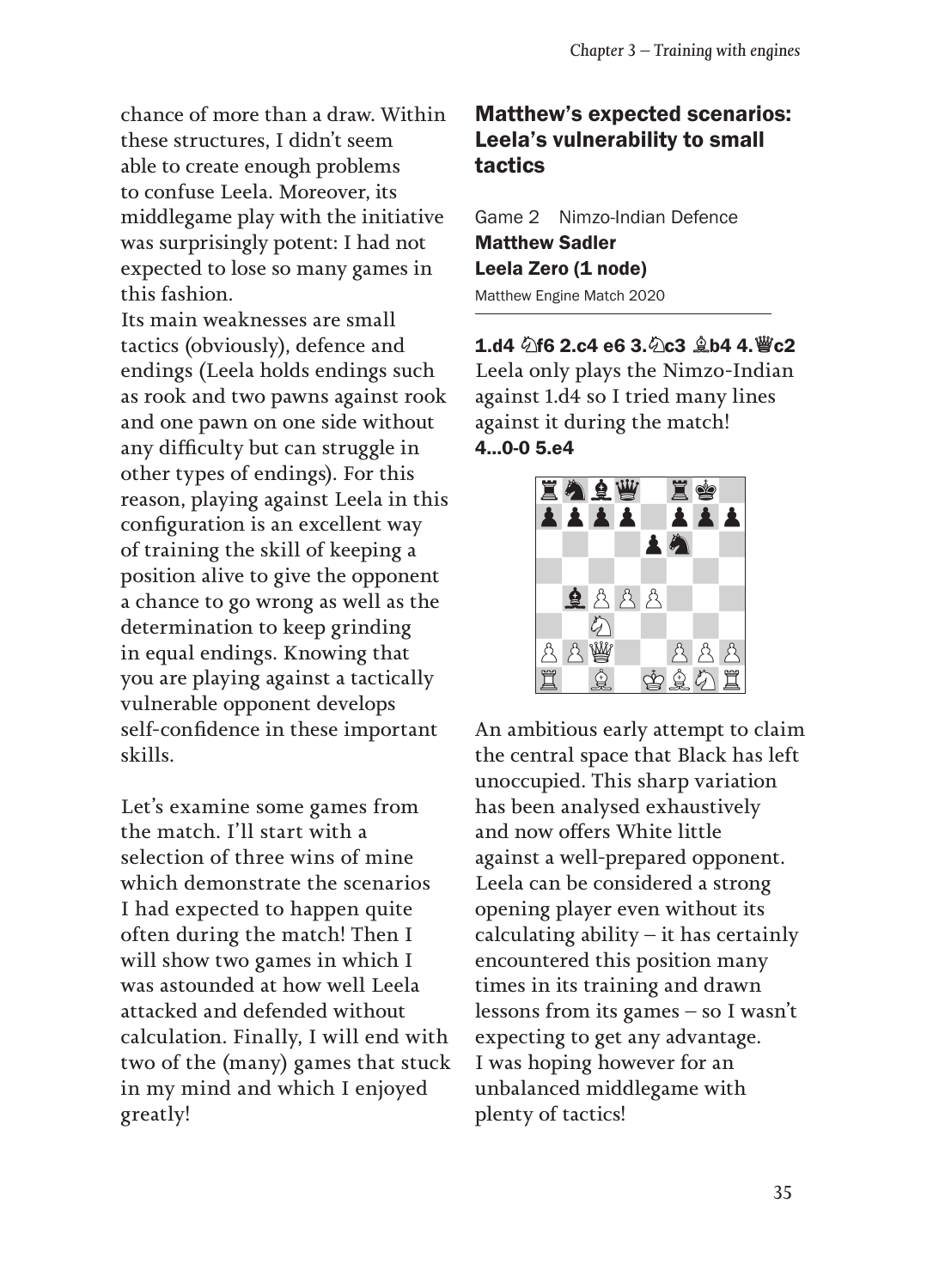5...d5 6.e5 ♘e4 7.♗d3 c5 8.♘ge2 cxd4 9. 2xd4 2d7 10. 2f4 2dc5 Leela chooses the old main line. 10...♕h4 is automatic nowadays. 11.0-0 ♗xc3 12.bxc3 ♘xd3 13.♕xd3 b6 14.cxd5 ♕xd5 15.♖fd1



We are still firmly in theoretical territory. The position is a little deceptive. White's queenside structure is broken while the opposite-coloured bishops and the light-square holes in White's position give the visual impression that Black is fine. However, both Black's queen and knight are awkwardly-placed and vulnerable to attack (f2-f3 and c3-c4 as well as a discovered attack along the d-file once the white queen moves from d3) while Black's kingside is short of cover on the dark squares. Leela doesn't find a plan and walks into a simple tactical shot.

### 15...♘c5 16.♕g3 ♘e4

A poor move, putting the knight back into danger while leaving the black queen exposed on d5. 16...♕e4 has been played in grandmaster games, allowing Black to cover the kingside with ...  $\mathscr{L}$ g6.

17.♕e3 ♗b7 18.f3 ♘c5 19.♘f5 ♕c4



20.♘xg7 Decisive. Black's king has no protection. 20...♔xg7 21.♗h6+ ♔h8 22.♕g5 ♖g8 23.♕f6+ ♖g7 24.♕xg7# 1-0

### Matthew's expected scenarios: Leela's vulnerability in defence

|                           | Game 3 English Opening |  |  |  |
|---------------------------|------------------------|--|--|--|
| <b>Matthew Sadler</b>     |                        |  |  |  |
| Leela Zero (1 node)       |                        |  |  |  |
| Matthew Engine Match 2020 |                        |  |  |  |

1.c4 e5 2.g3 ♘f6 3.♗g2 ♗c5 4.♘c3 c6 5.♘f3 e4 6.♘h4 d5 7.cxd5 cxd5 8.d3 2g4 9.0-0 g5 10.d4



During the match I switched between 1.c4, 1.d4, 1.e4 and 1.♘f3 to broaden the range of openings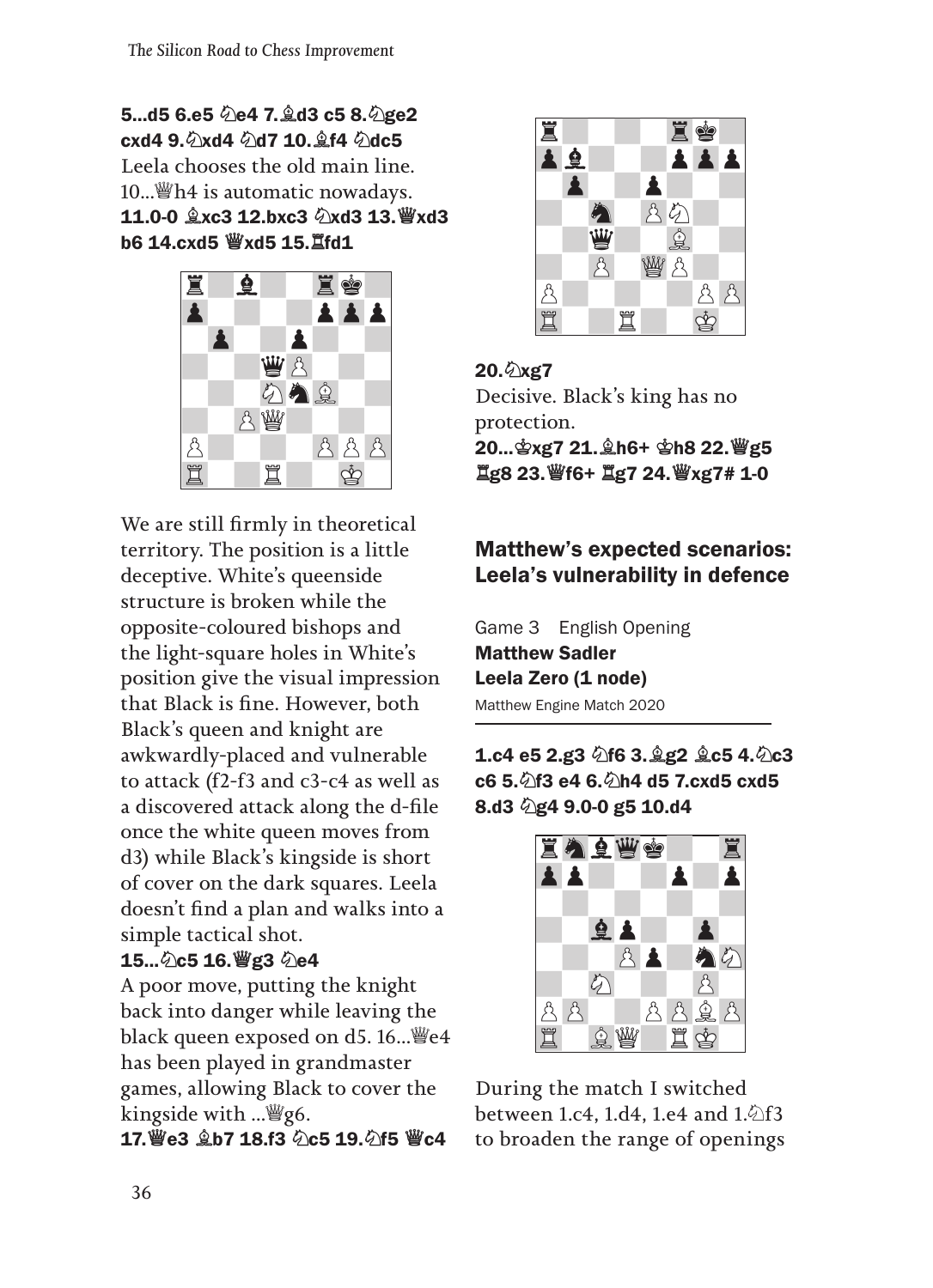### CHAPTER 4

# Introduction to themes

I enjoy engine chess in two different ways. From the perspective of improving my chess, I like to search for typical themes in engine games, to classify them and describe them to be able to reuse these themes in my own games (as Natasha and I did in *Game Changer* for AlphaZero's games). There are also rich games that illustrate many different ideas and I like to play through these and analyse them. The next chapters are a mix of both approaches. Around the many middlegame thematic chapters, I intersperse some fantastic engine games from recent years.

### Middlegame thematic chapters

The following middlegame themes are covered:

- 1. Defend like an engine
- 2. Attacking rhythm
- 3. Entrenched pieces
- 4. Exchanging active pieces to leave the opponent with passive ones
- 5. French structures
- 6. March of the rook's pawn
- 7. Engine sacrifices
- 8. The king
- 9. Whole board play

10. Conversion of an advantage by transposing to a position with oppositecoloured bishops

11. Developing major pieces by giving away the pawn(s) in front of them

- 12. Invading through the channel the opponent opened
- 13. Queen vs pieces
- 14. Rook on the third
- 15. The King's Indian Opposite Wing Pawn Storm
- 16. Engine evaluations

Each theme is explained in detail in the respective chapter.

### The annotated games

Each annotated game is introduced briefly and then a summary is made of the themes illustrated in the game. We track two categories of themes in this book: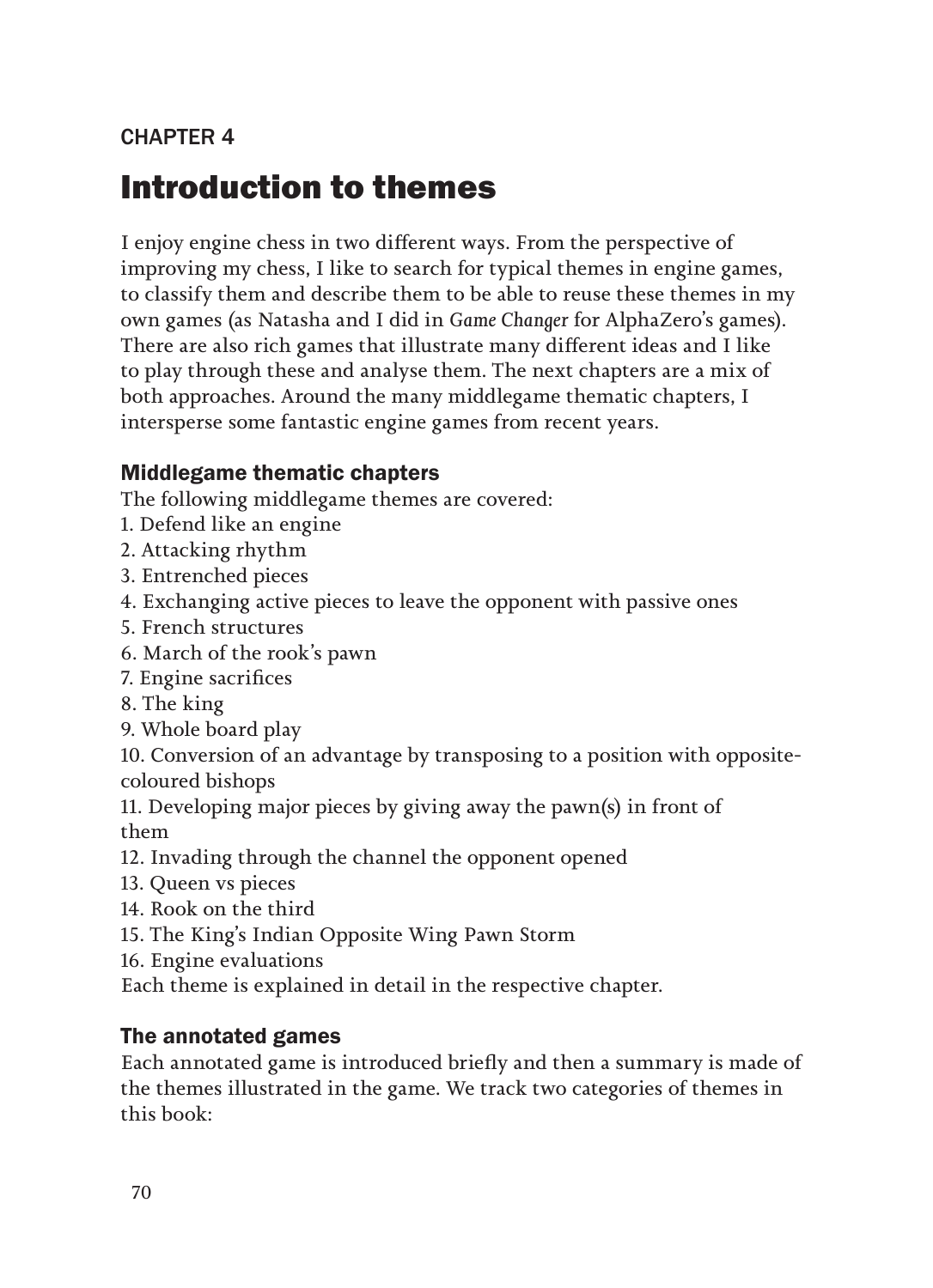**1. Specific opening themes.** Many of the games are models for how to play typical scenarios from specific openings (with both colours) such as the queenside pawn storm vs the kingside pawn storm in the King's Indian.

These opening themes are described in a subsequent chapter and an index of opening themes is provided at the back of the book.

**2. General middlegame themes.** This is the primary focus of this section of the book: to extract techniques from these engine games that will be applicable to situations you encounter from any openings. An index of middlegame themes is provided at the back of the book.

#### How the games have been annotated

Just a brief description of how I have analysed games for this book. I start with an analysis session of a couple of hours during which I don't use an engine but try instead to generate ideas and formulate my thoughts about the course of the game. I divide these analysis sessions into periods of fifteen minutes. I normally analyse for two or three periods and then write up my analysis and then start analysing again. Writing my analysis down helps me greatly to clarify and sharpen my understanding of a position.

Once I've finished my efforts, I check my analysis with a live engine, hoping that not too many of my lines have tactical holes in them! At this stage, I normally have between ten and fifteen points in the game that I would like to investigate further. When selecting these, I try to focus on 'human' points: the moves that a human (like me!) would want to play but that an engine ignored.

I then put these positions into a file (see the supplementary materials for a description of how to do that) and then run a match between two engines from those positions. I normally let the engines play each position two or three times with both colours.

Once the engine match has been completed – it might be anything between 40 and 120 games depending how creative I was! – I play through all the games, picking out key games and adding them to my game annotations. These games are the ones entitled 'Matthew Engine Games' in the notes – simply engine matches I have run privately on my own machines for the purpose of investigating positions that interest me. Normally, a set of games raises more questions, so I repeat the whole process several times until all my questions have been answered.

At the same time, I start reducing and summarising all the information I have gathered. I try and use words as much as possible and limit the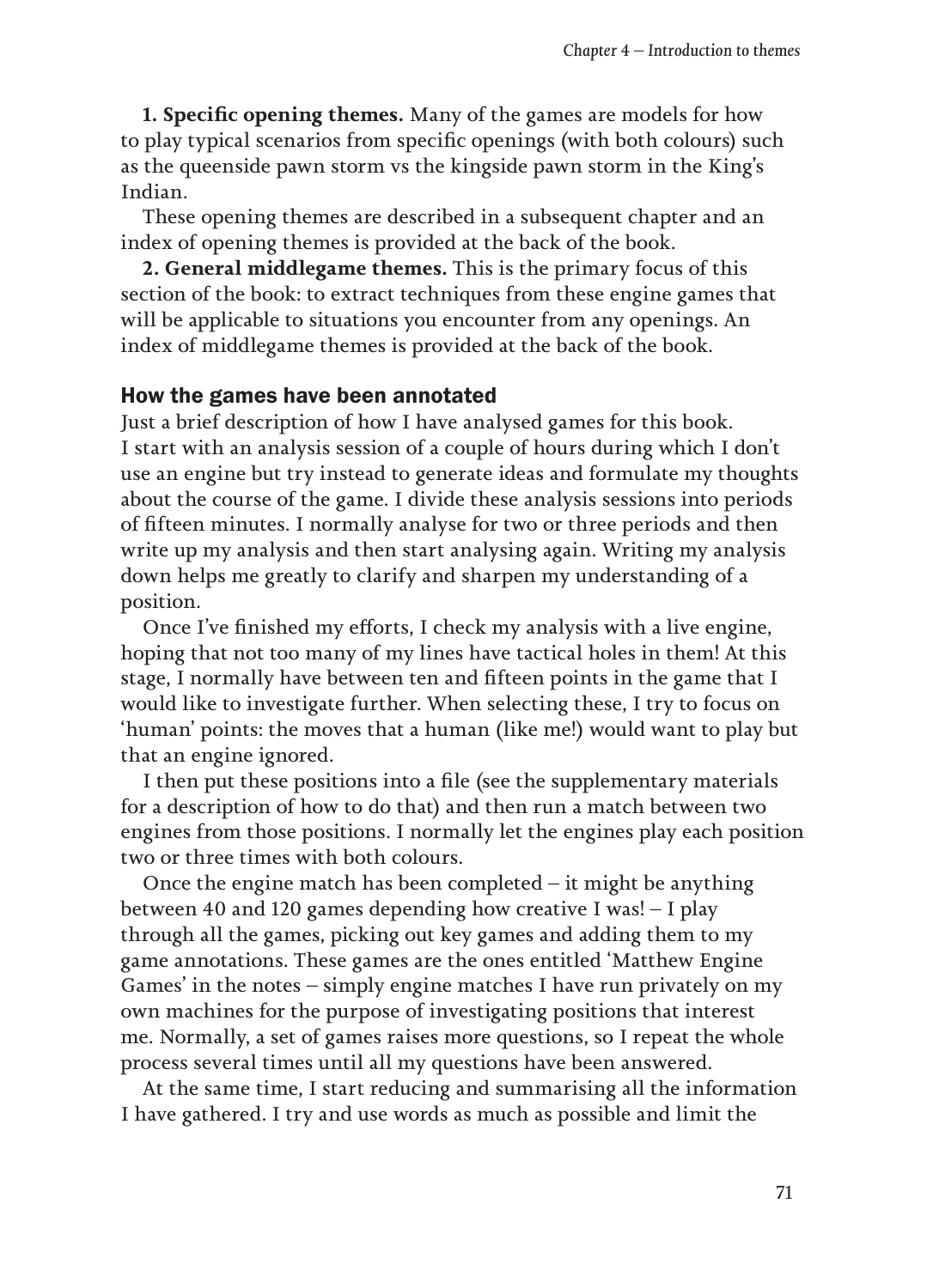number of variations. I do try to leave the most spectacular games in the notes as such games help me greatly in retaining information.

Occasionally, if I still have doubts about my engines' play, I will play a small match of games myself against an engine. Having to make decisions for yourself is a good way to feel personally what the problems are in a position!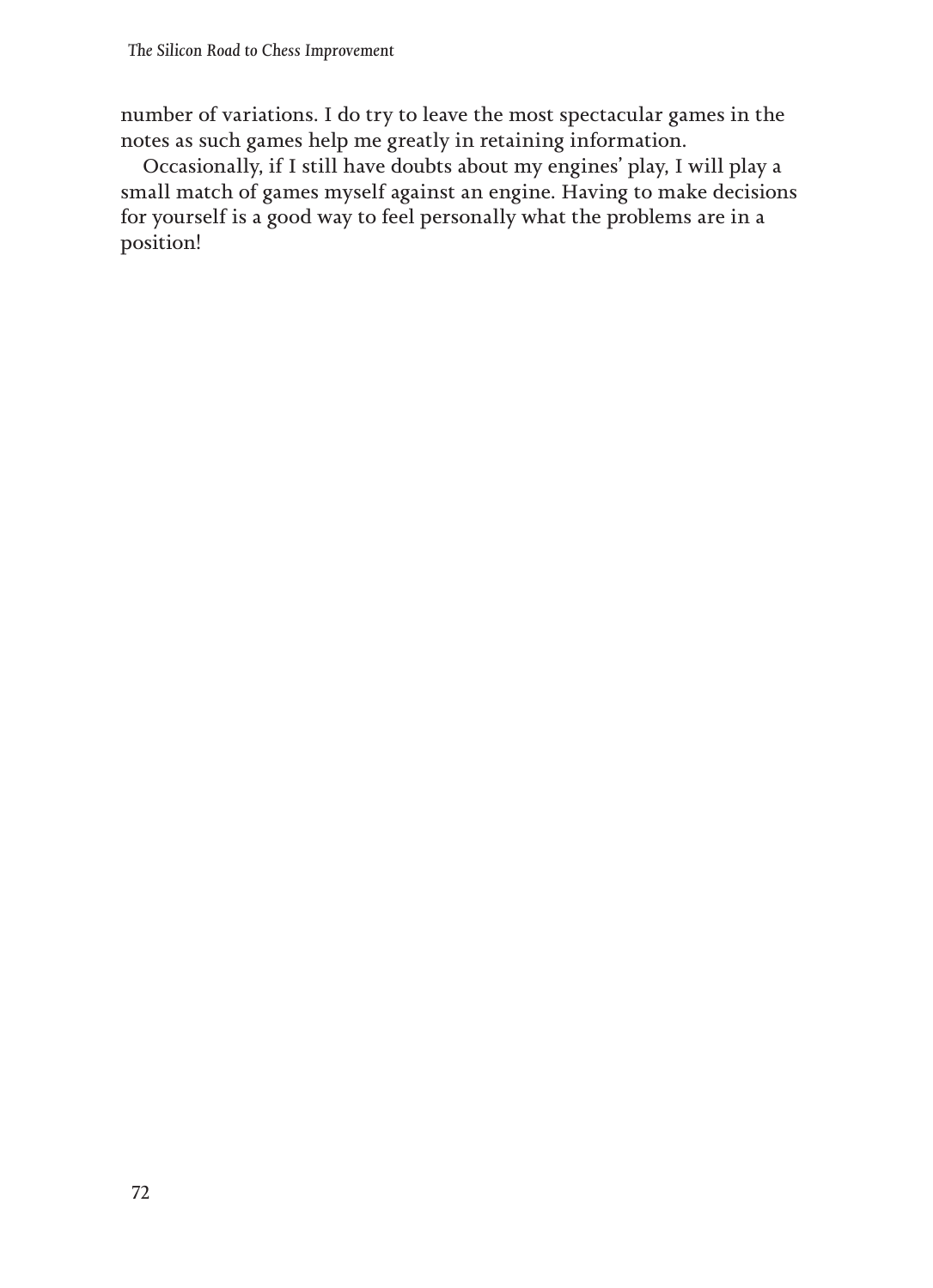Not a place for the king that I would have thought of, but the king is completely safe there and indeed ready later in the game to advance into Black's queenside: look at these snapshots from later in the game!



50.♔b4



56.♔b5

# Illustrative game

Stockfish wins a smooth King's Indian as Ethereal fails to find a plan in a slightly worse position. Stockfish judges the transposition to an endgame perfectly, its minor pieces keeping the black king away from its passed pawn in magical fashion!





### Leela Zero Stockfish Classical

TCEC Season 15 – SuperFinal 2019 (38.1)



### 34.♔h3

Again this 'exotic' location for the king!

# Opening themes: King's Indian

• When to block the centre

• Fighting against black queenside counterplay

# Middlegame themes

- Whole board play
- • March of the rook's pawn
- The king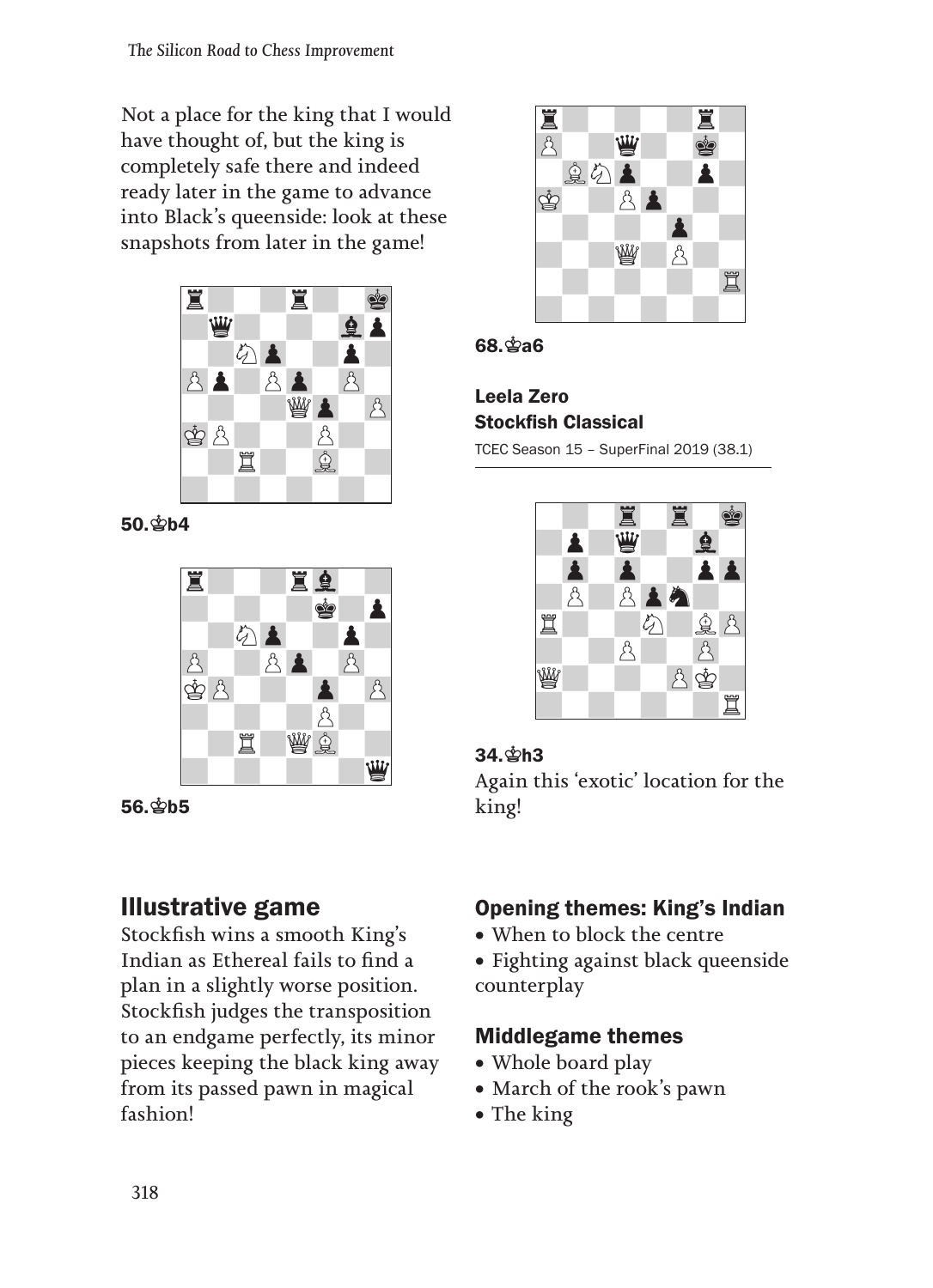Game 72 King's Indian Defence Stockfish NNUE **Ethereal** 

TCEC Season 19 – Division P 2020

### 1.d4 d6 2. 行3 分f6 3.c4 公bd7 4. 公c3 g6 5.e4 e5 6.♗e2 ♗g7 7.0-0 0-0 8.♖e1 c6

The TCEC book ended here. 3...♘bd7 is not Black's most critical line against the King's Indian Classical but has been played by many strong players. There are almost three thousand over-theboard games in my database from this position.



#### 9.d5

The third most popular choice in this position (9.♗f1, maintaining the central tension a little longer, is by far the most common move) but also the choice of Ethereal and ScorpioNN when they played this position previously. In my youth I maintained the central tension in such positions for as long as I could, reasoning that with extra space to develop – and thus more flexibility – White should profit more from an undecided central situation than Black. The calculation overhead

incurred by both players in evaluating the central options at each move – dxe5, d4-d5, ...exd4 or leaving it as it is  $-$  is quite high but this was not something I feared as a fresh young player! As I got older, I became more inclined to release the tension earlier with d4-d5, partly due to reduced energy for calculation, partly as a result of having tried these structures as Black. I noticed that the release of central tension was not the end of Black's challenges!

#### 9...cxd5

9...c5 is an interesting option, transposing into something resembling 'The Modernized Delayed Benoni', popularized by grandmaster Ivan Ivanisevic. In Ivanisevic's move order (1.d4 <del>公f6</del> 2.c4 c5 3.d5 g6 4.♘c3 ♗g7 5. e4 0-0 6.♘f3 d6 7.h3 e6 8.♗d3 ♘bd7 9.0-0 e5 is a typical line) Black loses a tempo with first ...e7-e6 and then ...e6-e5; here Black has done the same with ...c7-c6 and then ...c6-c5. The reasoning behind the tempo loss is that the most dangerous lines against the King's Indian involve kingside pawn storms with g2-g4 and h2-h4-h5 such as the Sämisch Variation. While this threat exists, Black should retain the option of opening the centre to create counterplay. Once White castles kingside, Black is favourite to develop a kingside initiative by throwing forwards the kingside pawns so the centre no longer needs to be open.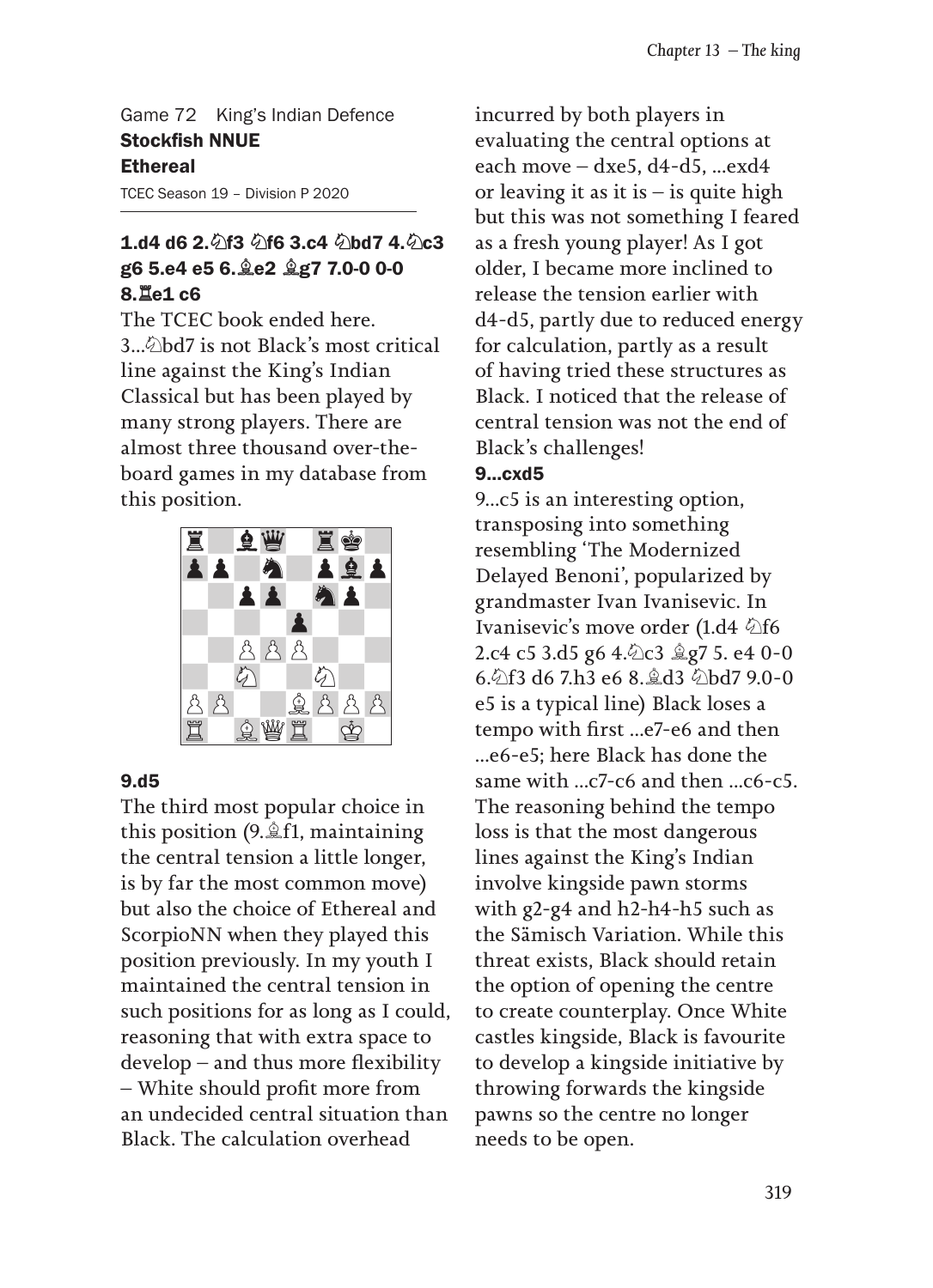### 10.cxd5  $\Diamond$ c5

This plan is also logical, placing the knight on an active square attacking the pawn on e4. The challenge however is to keep it there!



### 11.♕c2

This move looks odd: why place the queen on an open file – which will soon be occupied by a black rook after ...♗d7 and ...♖c8 – to protect the e4-pawn when simply 11.♗f1 is possible? The reason lies in White's future development plans. White wishes to place the bishop on e3 and transfer the knight on f3 to c4 via d2, targeting the d6-pawn. ♗e3 is not possible after 11.♗f1 as the e4-pawn hangs and keeping the bishop on e2 protects the bishop on e3 from harassment from ... $\&$ g4. 11. $\triangle$ d2 was tried in one of my engine games between Stockfish Classical and Stockfish NNUE. White aims for the same ideal ♗e3 + ♘c4 structure but via a different move order: the white bishop will drop to f1, the knight will move to c4 and then the bishop can come to e3. Stockfish NNUE played an interesting defensive plan that is well worth seeing in its entirety:

11...♗h6 (Black intends to set up a dark-square blockade on the queenside and thus ensures that White's best piece for challenging this – the dark-squared bishop – is exchanged) 12.♗f1 a5 13.♘c4 ♗xc1 14.♖xc1 ♖b8 (threatening ...b7-b5, chasing the knight from c4) 15.a4 b6 16.♖b1 ♗a6 (an excellent follow-up, removing the remaining white piece best suited to attacking Black's queenside weaknesses) 17.b4 ♗xc4 18.♗xc4 axb4 19.♖xb4 h5 20.♗e2 h4.



The march of the rook's pawn! To compensate for its queenside weaknesses, Black stakes a claim to some kingside dark squares and prevents White from gaining any space there. This is defence over the whole board! 21.h3 ♔g7 22.♕c2 ♕e7 23.♔h2 ♖b7 24.♕d2 ♖a7 25.♕e3 ♖fa8 (reminding White that it too has a queenside weakness) 26.♗b5 ♘h5 (since the bishop has moved from e2, the knight can occupy a strong kingside outpost) 27.♖eb1 ♖b8 28.♗e2 ♘f4 29.♗g4 ♕f6 30.♖c4 ♖ba8 31.g3 (principled, to drive away the strong black knight, but weakening White's kingside) 31...hxg3+ 32.fxg3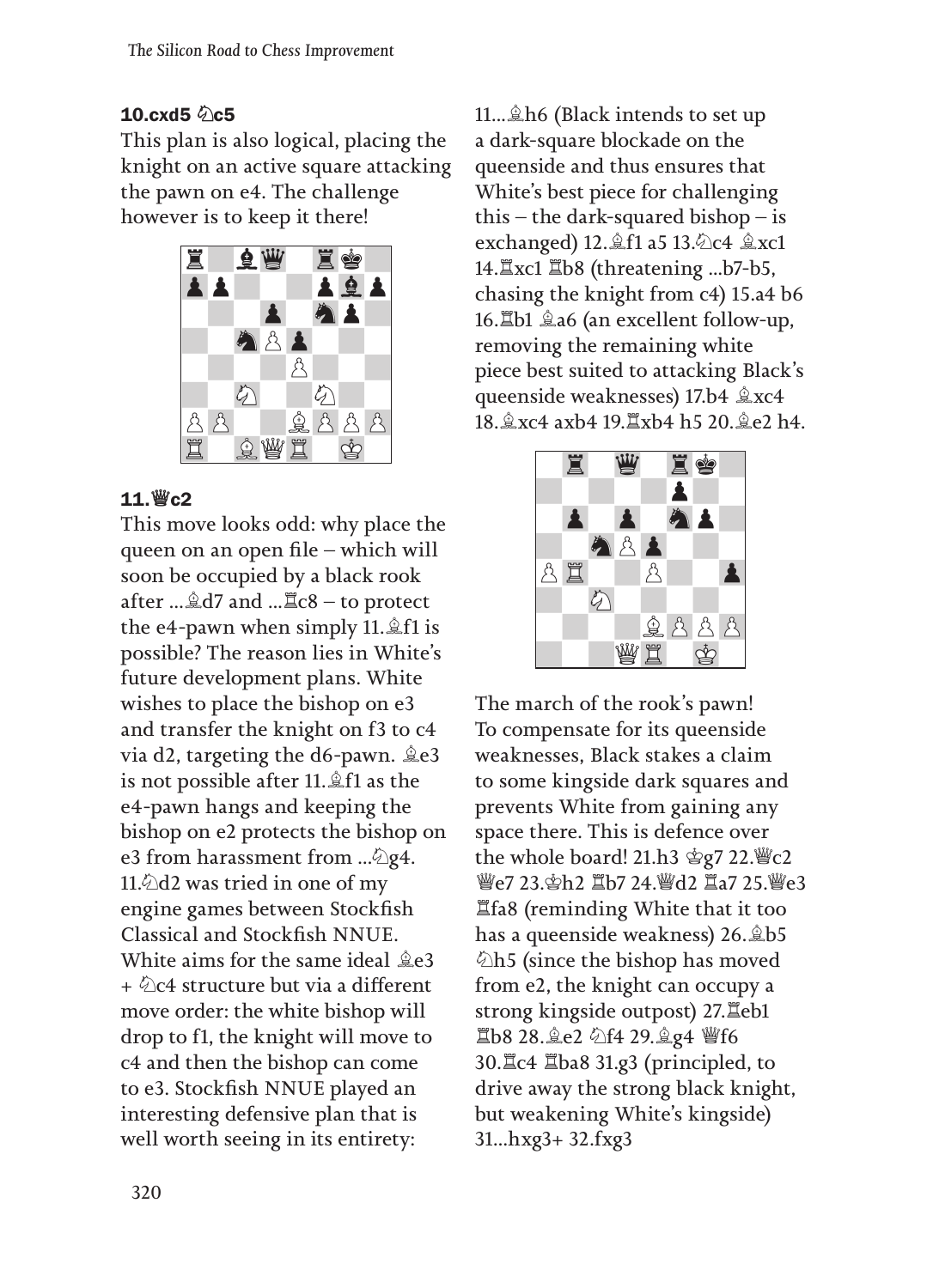

32...b5 (tactics!) 33.♖xb5 (33.axb5 ♘fd3 34.♗e2 ♖a1 35.b6 ♖xb1 36.♘xb1 ♖a2 37.♘c3 ♖b2 38.♘d1 ♖a2 is an engine draw by repetition; 33.♘xb5 ♖xa4 34.♖xa4 ♖xa4 35.gxf4 ♘xe4 is another engine line in which Black's counterplay against White's open king compensates for the sacrificed piece) 33... $\&$ xa4 34.♖xa4 ♖xa4 35.♘xa4 ♖xa4 36.gxf4 ♖a2+ 37.♔g1 ♖a1+ 38.♔f2 ♖a2+ ½-½ Stockfish Classical-Stockfish NNUE, Matthew Engine Games 2020.

#### 11...♕c7

Black disrupts White's set-up with  $\triangleq$ e3 by threatening ... $\triangle$ cxe4, exploiting the pin on the c-file due to the unprotected queen on c2. 12. 2d2

A new move for the TCEC. ScorpioNN played 12.♗f1 and Ethereal played 12.♘b5 (also played in the single correspondence game I found in this line). Stockfish's move is more consistent, aiming for  $\&c4$ followed by ♗e3.

#### 12...♗d7

Covering the b5-square against ♘b5, ready to meet ♘c4 with ...b7-b5 and also introducing the idea of ....©a4 to swap off a pair of knights. 12...♗h6 is less successful in this position due to the tactical vulnerability of the queen on c7: 12...♗h6 13.♘c4 ♗xc1 14.♖axc1 threatens both **♦b5**, winning the d6-pawn, and b2-b4, driving away the knight from c5. 13.a4



White takes control of queenside light squares in preparation of establishing a knight on c4.

#### 13...♖fc8

13...♗h6 is again worthy of attention. The drawback to Black's development however is that the light-squared bishop has already been placed on d7 and is unable to challenge a knight on c4. It was uncomfortable for Black but quite a few of my engine games in this line were held: 14.♘c4 ♗xc1 15.♖exc1 a5 16.♖ab1 ♖fb8 17.b3 b6 18.♘d2 **響d8 19. 耳f1 のe8 20.f4 響e7 21.f5** ♘c7 22.♖f2 b5 23.fxg6 fxg6 24.♖bf1 bxa4 25.bxa4 ♖f8 26.♖xf8+ ♖xf8 27. 个c4 耳a8 28. 彎c1 个e8 29. 彎e3 个f6 30.h3 ♔g7 31.♔h2 ♗e8 32.♖c1 ♖c8 33.♘xa5 ♘xa4 34.♘c6 ♗xc6 35.dxc6 ♘xc3 36.♖xc3 ♖c7 and Black held the draw in Stockfish Classical-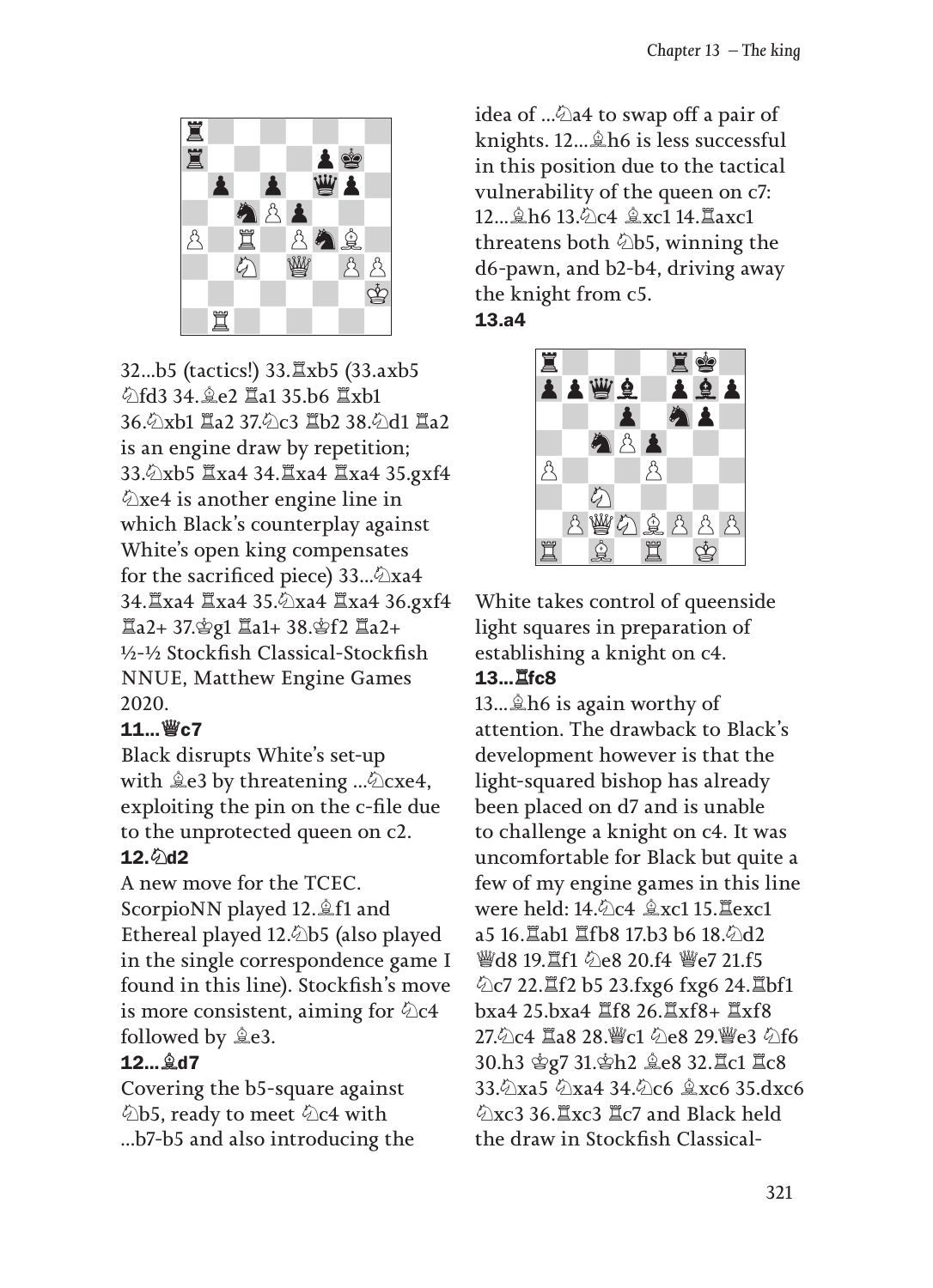Stockfish NNUE, Matthew Engine Games 2020, ½-½ (149).  $14.$  0c4

White's next move will be to entrench its strong knight on c4 by supporting it with b2-b3. Black seizes the moment to disrupt the white queenside set-up.

### 14...⊘๊xa4 15.⊘๊xa4

This is a novelty from Stockfish. 15.♖xa4 b5 16.♖b4 bxc4 17.♖xc4 ♕b7 gave White a small edge in Porat-Nalbandian, Cappelle-la-Grande 2006, ½-½ (52).

#### 15...b5 16.b3 bxc4 17.♗xc4



White has emerged from the opening with a slight advantage. The dream of an entrenched white knight on c4 has faded for now (although the knight on a4 is but two moves away!) but White remains with some plusses: 1. The white pieces have a little more scope than the black pieces; 2. The a7-pawn is slightly easier to attack and slightly harder to defend than White's b3-pawn; 3. The play is confined to the queenside which is more White's natural territory than Black's. There seems little chance for Black to generate kingside counterplay. 17...♗b5

For the moment Black has some leeway in its choice of plans so there is no point in criticising moves yet. I was impressed however with Stockfish NNUE's method of defence in the engine games I ran against Stockfish Classical. This can be summarised as:

1. Place the a-pawn on a5;

2. Transfer the dark-squared bishop to d8, defending the a5-pawn and within reach of the active b6-square;

3. Gain kingside space with a march of the rook's pawn: ...h7-h5 and ...h5-h4. With many of White's pieces having been diverted to the queenside, it makes sense to exploit this by securing a gain on the kingside;

4. Exchange off the light-squared bishop for White's knight and entrench the remaining minor pieces on the queenside with ... $\&c5$ and ...♗b6. If ...h7-h5-h4 has been achieved, f4 may also be a good outpost for the black knight. I particularly like Black's attention to detail in gaining kingside space with ...h7-h5-h4 to ensure that White does not get a completely free hand on any side of the board. Ideally White would exploit the loosening of Black's kingside (absence of the dark-squared bishop and march of the rook's pawn) with a pawn break like f2-f4 but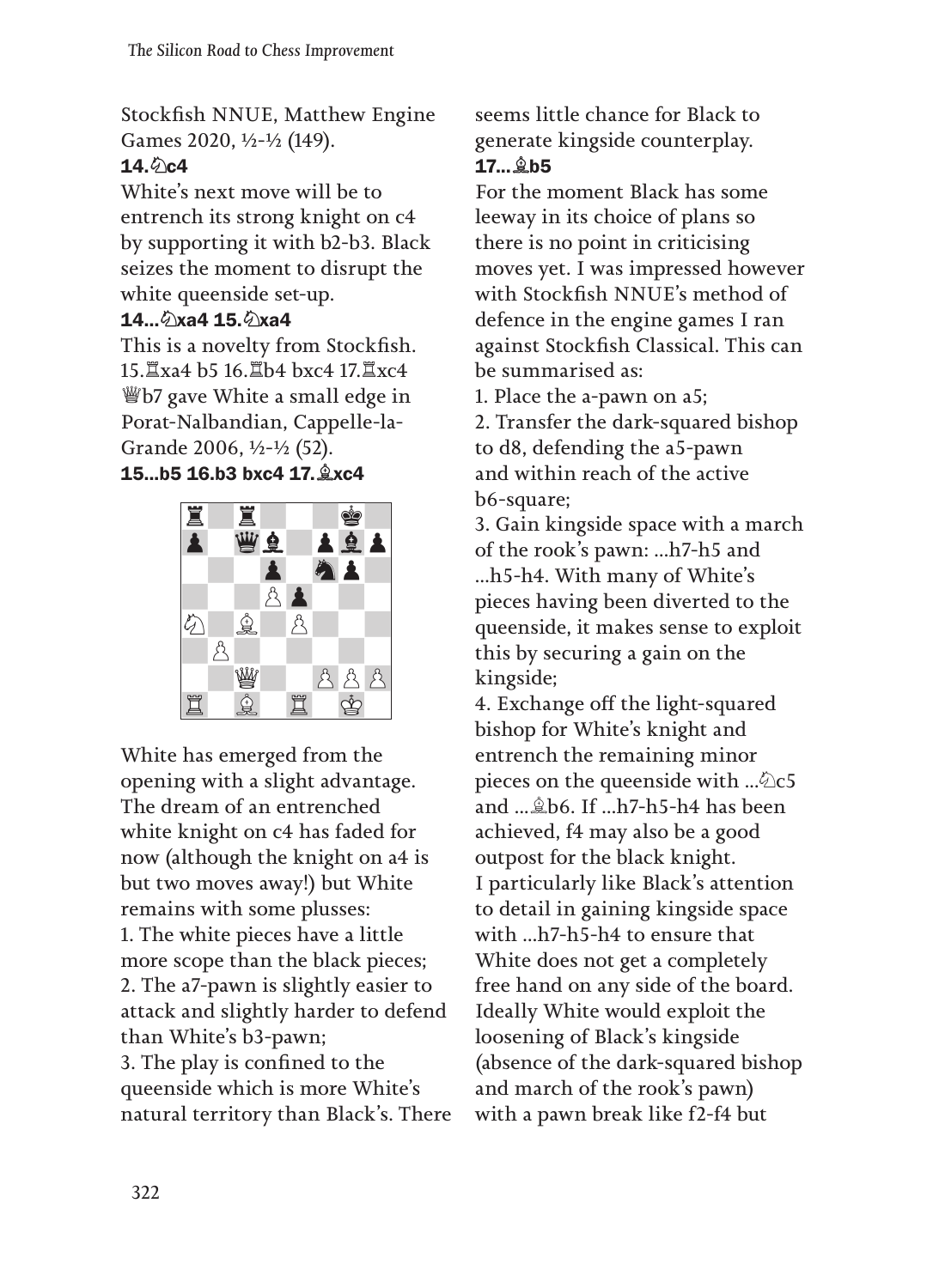Stockfish Classical never managed to achieve this:

17...a5 18.♗d2 ♗f8 19.♖ec1 ♗e7 20.♘b2 ♗d8 21.♕d3 ♕b8 22.♘a4 ♔g7 23.♖a2 h5 24.h3 h4 25.♕f3 ♕a7 26.♗e3 ♕b7 27.♖ca1 ♗xa4 28.♖xa4 ልገ<sub>47</sub>



29.♖4a3 ♖ab8 30.♗d2 ♘c5 31.♕e3 ♕e7 32.♖c1 ♔g8 33.♗e2 ♗b6 34.♕f3 ♖c7 35.♗d1 ♖cb7



and Black had few problems in Stockfish Classical-Stockfish NNUE, Matthew Engine Games 2020, ½-½ (52).

### 18. 2b2

Defending c4 and bringing the knight closer to the desired c4-square.

### 18...a6 19.h3

Safeguarding a square on e3 for the dark-squared bishop from ...♘g4.

#### 19...♖ab8

19...h5 20.♕e2 ♗f8 21.♗d2 ♕b6 22.♕f3 ♗e7 23.♖a2 ♕b7 24.♖ea1 ♗d8 25.♗f1 ♔g7 26.♘c4 ♗xc4 27.♗xc4 a5 28.♖a3 ♗b6 29.♕e2 ♖a7 30.g3 h4 31.g4 ♘h7 32.♖a4 ♕e7 was another Stockfish NNUE implementation of its favourite defensive plan, Stockfish Classical-Stockfish NNUE, Matthew Engine Games 2020, ½-½ (70). 20.♗d2 ♕b6 21.♖a3

Defending b3 and allowing the other rook to come to a1 to pressure the a6-pawn.

### 21...♕d4



Disruptive play from Black, attacking the pawn on e4 to prevent ♗e3 and the knight on b2 to stop the white queen from moving. The danger to Black's play is that these queen moves are not realising any structural improvement to Black's position. If White neutralises the pressure against e4 and b2, the queen will have to retreat, and Black will have nothing to show for these queen moves.

### 22.♗c1

A neat two-move regrouping to counter the black queen's pressure.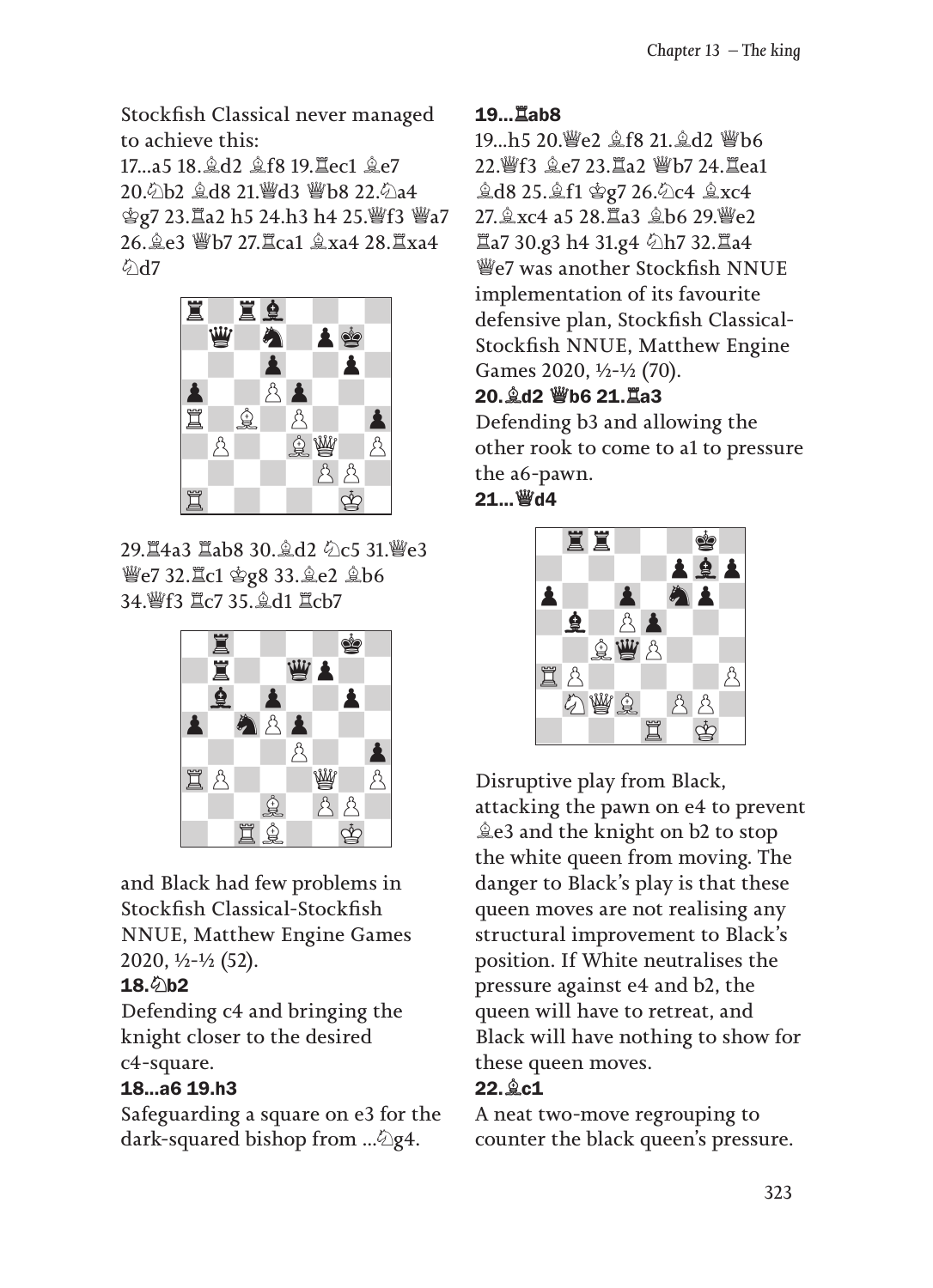### 22... **♦f8 23. \$h2**

22.♗c1 protected the f2-pawn, allowing the white king to move to h2. f2-f3 will be next, protecting the e4-pawn and introducing the threat of ♗e3, trapping the queen. 23... 曾c5 24. Ia2 公d7 25. e3 曾c7 The queen has been forced to retreat without having achieved anything significant. However, the contours of the position have not changed, and Black's position is still completely defensible.

#### 26.♖c1 ♕b7 27.♘d3 ♘b6 28.♘b2 **DRQ 29.6724**

White decides that the knight is required on a4 to prevent ...♘b6 for any subsequent regrouping.



### 29...♗e7

29...h5 – Stockfish NNUE still managed to implement its favourite defensive plan even in this position: 30.♕d2 ♔h7 31.♖cc2 ♗e7 32.♕e2 ♔g7 33.f3 ♗d8 34.♗d2 ♔h7 35.♕e1 ♔g7 36.♕c1 ♗xa4 37.♖xa4 ♘c5 38.♖a3 a5 39.♕e1 ♕d7 40.♖c1 ♖b7 41.♗e3 ♖bb8 42.♕e2 ♖b7 with balanced play in Stockfish Classical-Stockfish NNUE, Matthew Engine Games 2020, ½-½ (246). 30.♕d2 ♗d8 31.♗h6



One of the lovely effects of running multiple engine games from various positions within a game is that it gives you a wonderful sense of when the game turned. Playing positions up to 27.2d3, Stockfish Classical and Stockfish NNUE produced 43 draws and one win... for Black! (Stockfish NNUE). Playing positions after 31.♗h6 produces 28 wins and 6 draws! 31.♗h6 is an annoying move, restricting the movement of the black king. The restriction of the king is inconvenient in this position as there are open files on the queenside which increase the risk of back-rank tactics. Note that Stockfish NNUE's ...h7-h5 avoided any such problem! In this position both Stockfish NNUE and Stockfish Classical rush their dark-squared bishop back to f8 in order to eject the bishop from h6 and restore order although the lost time begins to take its toll. Strangely, 31.♗h6 provokes a committal decision from Ethereal. From that point of view, 31.♗h6 is almost a winning move! 31...♗xc4

31...♘f6 32.♕e2 ♘d7 33.♘b2 ♘c5 34.♖a3 a5 35.♗xb5 ♕xb5 36.♕f3 a4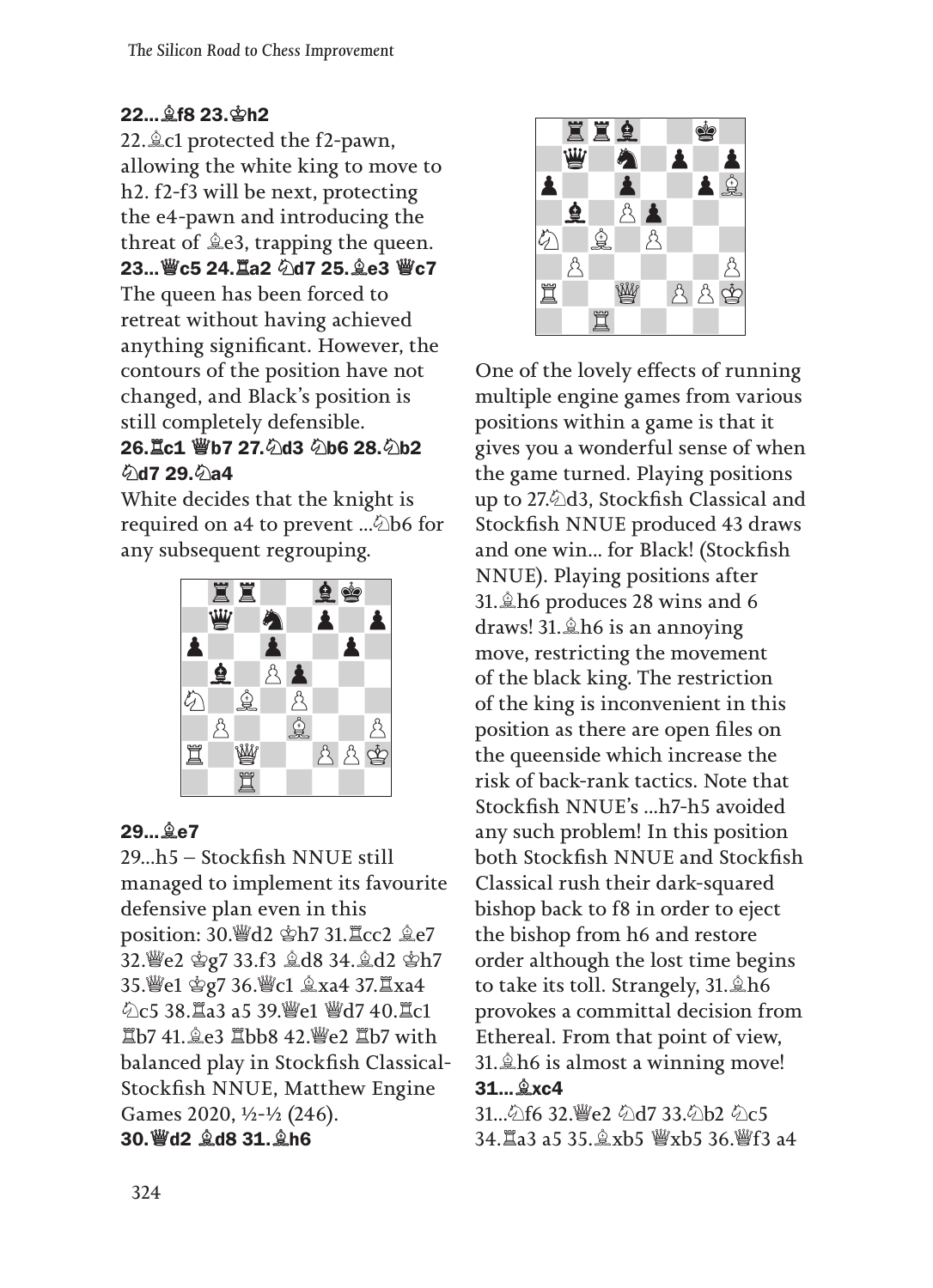$37\%c4$   $9e7\frac{38}{324}\times 4\%x$ <sub>39</sub> $\frac{10e}{2}$ ♘c5 40.♕f3 ♘a4 41.♕e3 ♖a8 42.♖c2  $\mathbb{Z}$ xc4 43. $\mathbb{Z}$ b3  $\mathbb{W}$ c5 44. $\mathbb{Z}$ xc4  $\mathbb{W}$ xc4



45.♕a7 was a nice example of the value of 31.♗h6 ! 45...♕c8 46.♕xe7 **₩d8 47 耳b7 ₩xe7 48 耳xe7 のc3** 49.f3 when White had excellent chances due to the weakness of Black's back rank in Stockfish NNUE-Stockfish Classical, Matthew Engine Games 2020, 1-0 (112). 32.bxc4 a5 33.♖b2 ♕a7 34.♗e3 ♖xb2 35.♕xb2 ♕b8



#### 36.♕b5

A strong idea in which Stockfish has evaluated the resulting endgames beautifully.

#### 36...♕xb5

Also 36... $\triangle$ f6 37.f3 followed by a later c4-c5 break is unpleasant for Black. 37.cxb5 ♖xc1 38.♗xc1 f5

 $38.6$ b6  $396$ xb6  $\frac{6}{9}$ xb6 40 $\frac{6}{9}$ a3 ♗c7 41.♔g3 ♔f8 (41...f6 42.f4 ♔f7 43.fxe5 fxe5 44.b6 is a win that just works!



44...♗xb6 (44...♗b8 45.♔f3 ♔e7 46.♔e2 ♔d7 47.♔d3 ♔c8 48.♔c4 ♔b7 49.♔b5 and the white king just gets there in time!) 45.♗xd6 ♗d4 46.♔f3 a4 47.♔e2 ♗b2 48.♔d3 a3 49.♔c2 and White is again perfectly in time to capture the a-pawn!) 42.b6 ♗xb6 43.♗xd6+ ♔e8 44.♗xe5 ♔e7 45.♗b2 ♔d6 46.♗f6 a4 47.♔f3 ♔c5 48.♔e2 ♔c4 49.♔d2 ♗c5 50.f3 h5 51.♔c2 ♗a3 52.♗e5 ♔b5 53.g4 ♗e7 54.gxh5 gxh5 55.♔c3 f6 56.♗d4 ♗d8 57.f4 ♗a5+ 58.♔d3 ♗d8 59.e5 and White soon won in Stockfish Classical-Stockfish NNUE, Matthew Engine Games 2020.

### 39.♗e3 fxe4 40.b6 ♔f8 41.♔g1 ♔e8 42.g4 公b8 43. d2 公d7 44.b7 公b8  $45.$  $\Phi$ f1

The wonderful point of the ending is that Black is unable to approach the b7-pawn. If the black king moves to c7 with the bishop on d8 then ♗xa5+; if the black bishop moves away from d8 then ♗xa5 covers c7!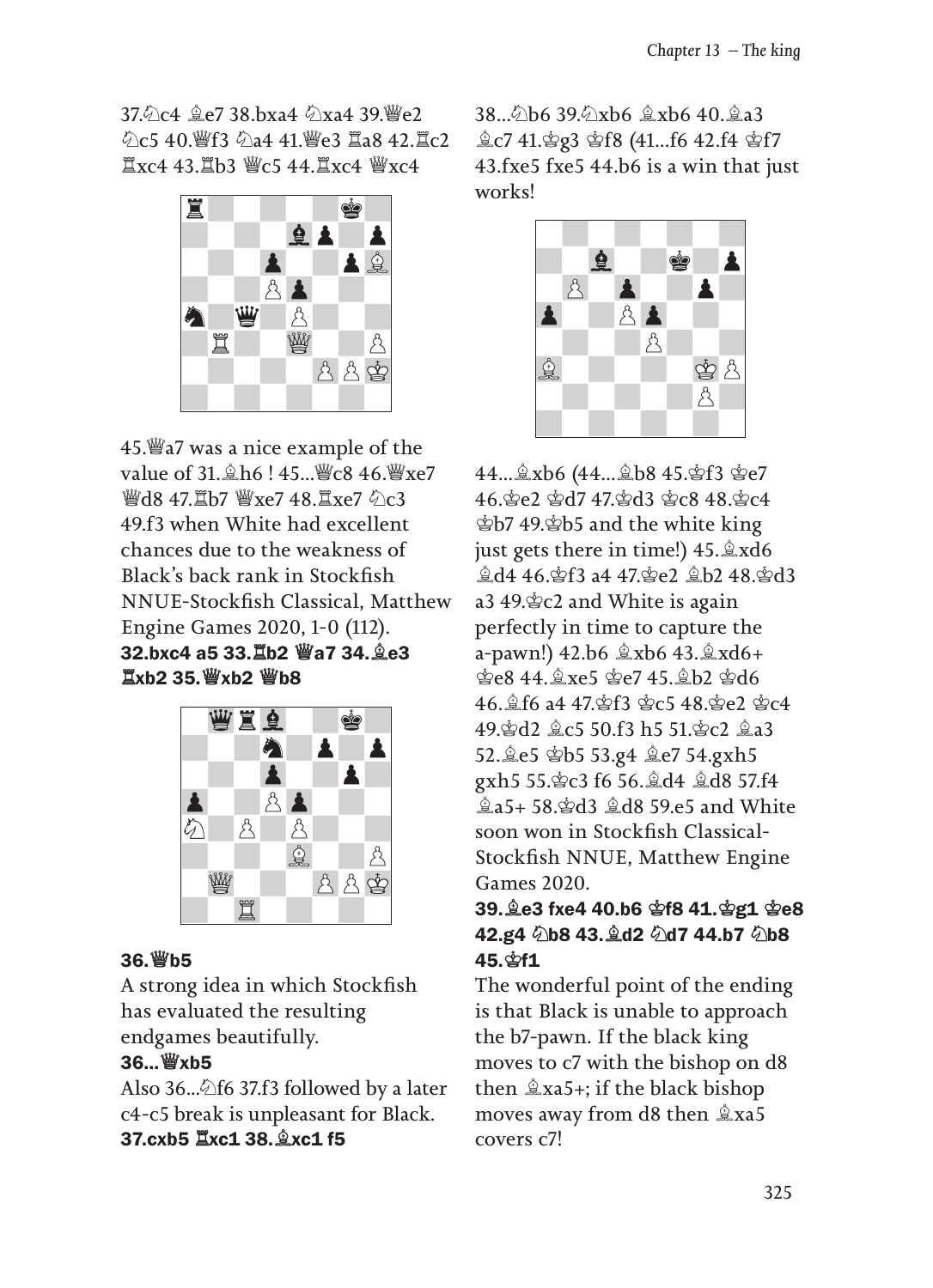

#### 45...♔e7

45...♔d7 46.♔e2 ♔c7 47.♗xa5+ ♔d7  $48.6h6+$ 

46.♔e2 ♔d7 47.♗e1 ♘a6 48.♔d1 ♘b8 49.♔c2 ♘a6 50.♔b3 ♗h4 51.  $\frac{6}{3}$ xa5  $\frac{6}{3}$ xf2 52. $\frac{6}{3}$ c4  $\frac{6}{3}$ c5 53. $\frac{6}{3}$ c3 e3 54.♔d3

Even a passed e-pawn is not going to help Black!

54...♗a7 55.♔e2 h6 56.♔f3 ♗b8 56...♘c5 57.♗b6 ♗b8 58.♗xc5 dxc5 59.のb5 is the same theme as the game: the pawns on b7, d5 and knight on b5 combine to stop the black king from destroying White's passed pawns.

### 57.♗b6 ♗c7 58.♗a7 ♗b8 59.♗xb8 ♘xb8 60.♘b5



A wonderful picture! The black king is held at bay by the white knight! I wondered whether the protected passed pawn on e5 might prove a problem, but Stockfish has seen it all! 60...g5

60...♔e7 61.♔xe3 ♔d7 62.h4 ♔e7 63.h5 gxh5 64.gxh5 ♔d7 65.♔e4 ♔e7 66.♔f5 ♔d7 67.♔g6 e4 68. $\circ$ xh6 e3 69. $\circ$ d4 is an easy win for White: Black cannot stop the white h-pawn from queening! 61. gxe3 2a6 62. gf3 2b8 63. ge4 ♘a6 64.♔f5 e4 1-0

# Illustrative game

A masterclass on the fashionable Anti-Moscow Gambit against the Semi-Slav in three AlphaZero games! The main game was replicated by a correspondence game in 2019... but agreed drawn at move 32! AlphaZero finds some amazing resources to keep the attacking flame alive, powering through for a deserved win.

### Opening themes: Semi-Slav (Anti-Moscow Gambit)

• Generating play after sacrificing the c4-pawn

• How to play the Anti-Moscow Gambit

### Middlegame themes

- Engine sacrifices
- The king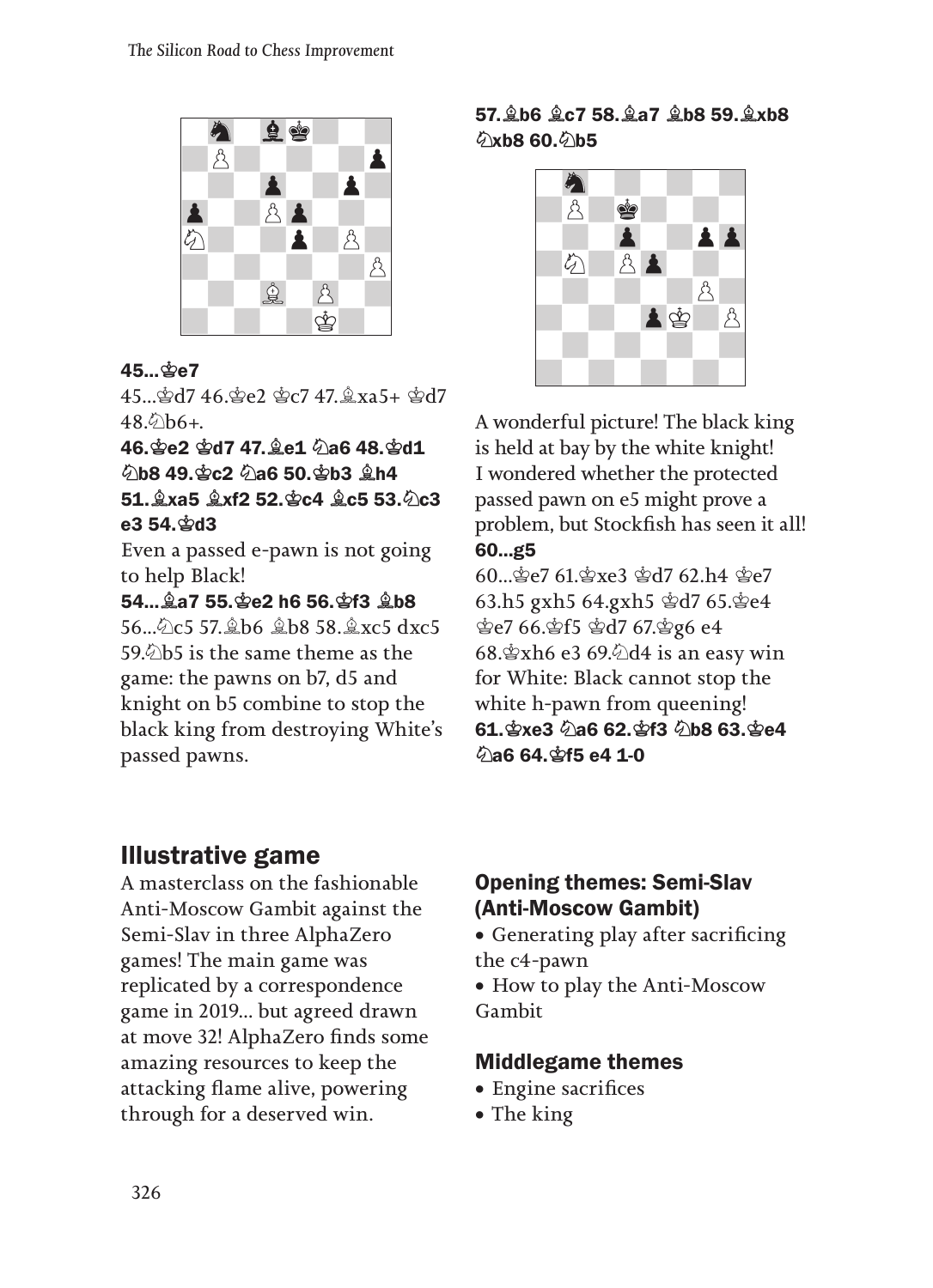Game 73 Semi-Slav Defence AlphaZero Stockfish Classical

Computer Match London 2018

#### 1.d4 d5 2.c4 e6 3. h3 h6 4. hc3 c6 5.♗g5 h6

The Moscow Variation of the Semi-Slav.

### $6.$  $9h4$

The highly theoretical Anti-Moscow Gambit was AlphaZero's most frequent choice in this position.

#### 6...dxc4 7.e4 g5 8.♗g3 b5 9.h4



A move we always expect from AlphaZero! AlphaZero challenges Black's advanced g-pawn and forces further weaknesses on the kingside. After 9...g4, White can count two gains:

1. The g-pawn moves closer to the white position and is thus easier to attack. Black's pawn cover on the kingside is loosened further, making kingside castling unappealing;

2. Black's dark squares are weakened: another pawn moves to a light square and Black loses control of f4.

9.h4 is only the fourth most popular move in human play after 9. **L**e2, 9. e5 and 9. *D*e5. However, transpositions to lines beginning with 9.♗e2 and 9.♘e5 are frequent. 9...g4

9...♖g8 is not a popular move, with good reason. White secures an additional attacking channel by opening the h-file. I played the following training game against 1-node Leela (see the chapter on 'Training with Engines' for more details about this training method) 10.hxg5 hxg5 11.♘e5 ♗b7 12.♘xf7 (a typical sacrifice in this line which gains in strength due to White's access to the h-file!) 12...♔xf7 13.e5 c5 14.exf6 cxd4 15.♗e5 (threatening 16.♖h7+ and  $16.$   $\sharp$ h5+) 15...g4 (blocking the queen's access to h5 but Black is already completely lost) 16.♖h7+ ♔g6 17.♖xb7 ♔f5 18.♗xd4 ♘c6 19.♕c2+ ♔g5 20.♘e4+ ♔g6 21.♘d6+ ♔h5 22.♖h7+ ♗h6 23.♖xh6+ ♔xh6 24.♘f7+ ♔h5 25.♕h7#.  $10.$  $\Diamond$ e5



Stockfish tried two moves against AlphaZero: 10...♗b7, protecting the c6-pawn in preparation of ...♘bd7, and the immediate  $10...\odot$ bd7.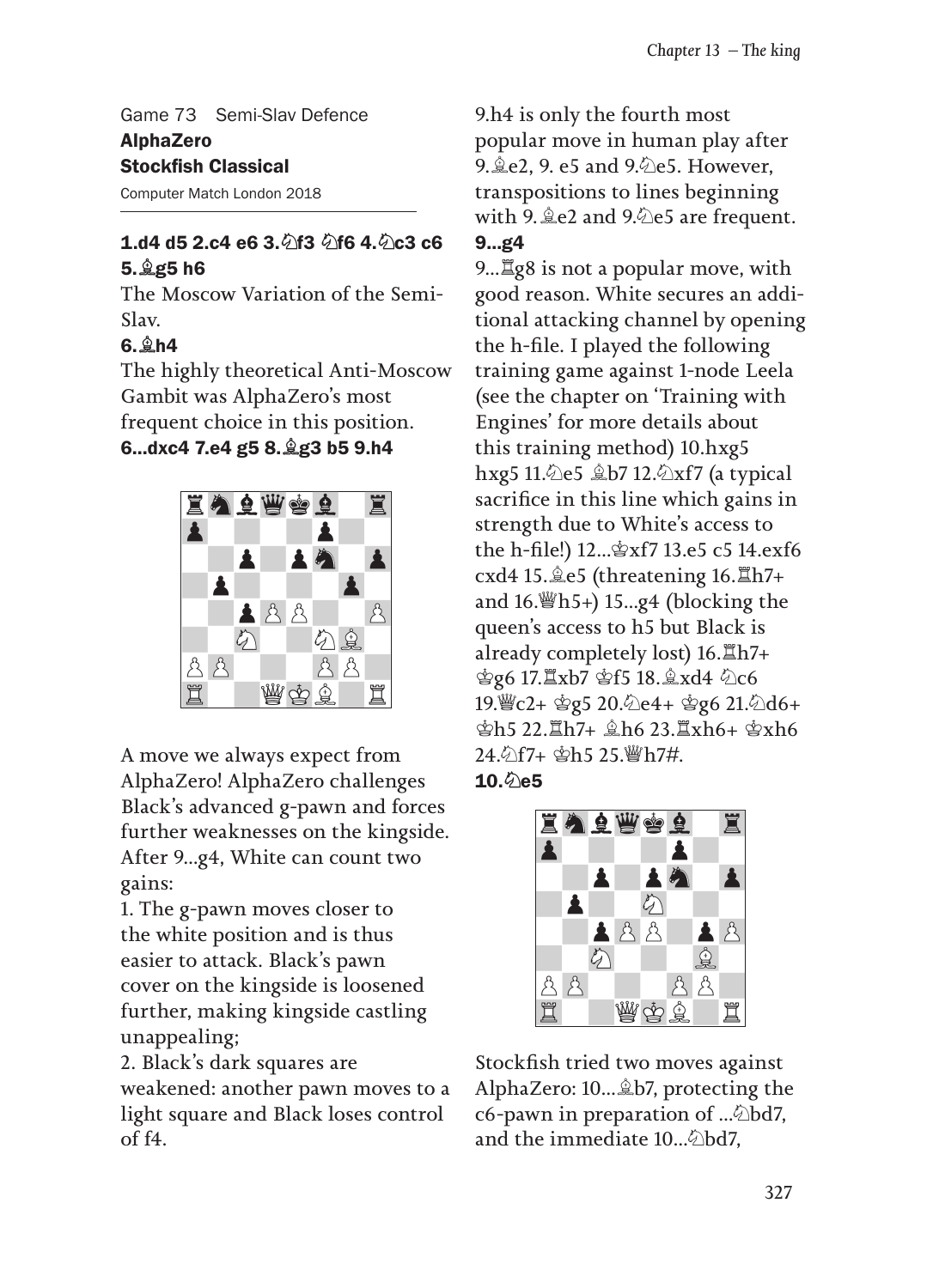challenging the knight on e5 and offering White the c6-pawn. 10...♗b7

10.....bd7.



Back in January 2018, this move of Stockfish's was a novelty in my over-the-board database. It is however the move order recommended by Lars Schandorff in his excellent 2015 book on the Semi-Slav as a way of transposing back to 9.♗e2 lines and it was wellknown in correspondence chess.

A) 11. $\&$ xc6 is the first move to examine, but it gives White no more than a draw: 11...♕b6 12.d5 ♗b7 13.a4 a6 14.♗e2 ♗xc6 15.dxc6 ♕xc6 16.axb5 axb5 17.♖xa8+ ♕xa8 18.0-0 ♕c6 (the move preferred by my engines though 18... ♘xe4 also looks fine for Black) 19.e5 ♘e4 (19...♘h5 has also scored well for Black) 20.♘xe4 ♕xe4 21.♗xg4 ♘xe5 22.♗xe6 ♘d3 (the 'octopus' knight takes e1 from the white rook, giving Black time to castle) 23.♗h3 ♗g7 24.♕h5 0-0 25.♕xb5 f5 26.♗d6 ♖f7 27.♔h2 ♕e6 28.♗b8 ♗xb2. Black's position feels loose but it is also tremendously active, Stoofvlees-Stockfish Classical,

Matthew Engine Games 2020, ½-½ (90);

B)  $11.\&2xg4 - it$  is a common opening dilemma for White: spend time recapturing the g4-pawn, or continue with rapid development? AlphaZero prefers rapid development against the 10...∕ bd7 move order. 11...♘xg4 12.♕xg4 b4 13.♘a4.



The value of Black's move order with 10...♘bd7 (instead of 10...♗b7) is that the bishop can still come to a6 in one go: 13...♗a6. This position scored well for Black in my engine games; the offside knight on a4 and the loose d4-pawn give Black tactical chances, e.g. 14.♗e2 ♗b5 15.♘c5 ♘f6 16.♕f3 ♕xd4 17.♘b7 c3 18.bxc3 bxc3 19.♗xb5 cxb5 20.0-0 c2 (stopping a white rook from reaching d1!) 21.♖ac1 ♖c8 22.♖xc2 ♖xc2 23.♖d1 ♖d2 24.♖xd2 ♕xd2 25.♕xf6 ♖h7 26.♕e5 ♕c1+ 27.♔h2 ♕c8 28.♕xb5+ ♕d7 with a clear advantage for Black in Stoofvlees-Stockfish Classical, Matthew Engine Games 2020, 0-1 (77);

C) 11.♗e2 ♘xe5 (11...♗b7 would transpose back into the known 9. e2 gb7 10.h4 g4 11. 2e5 2bd7